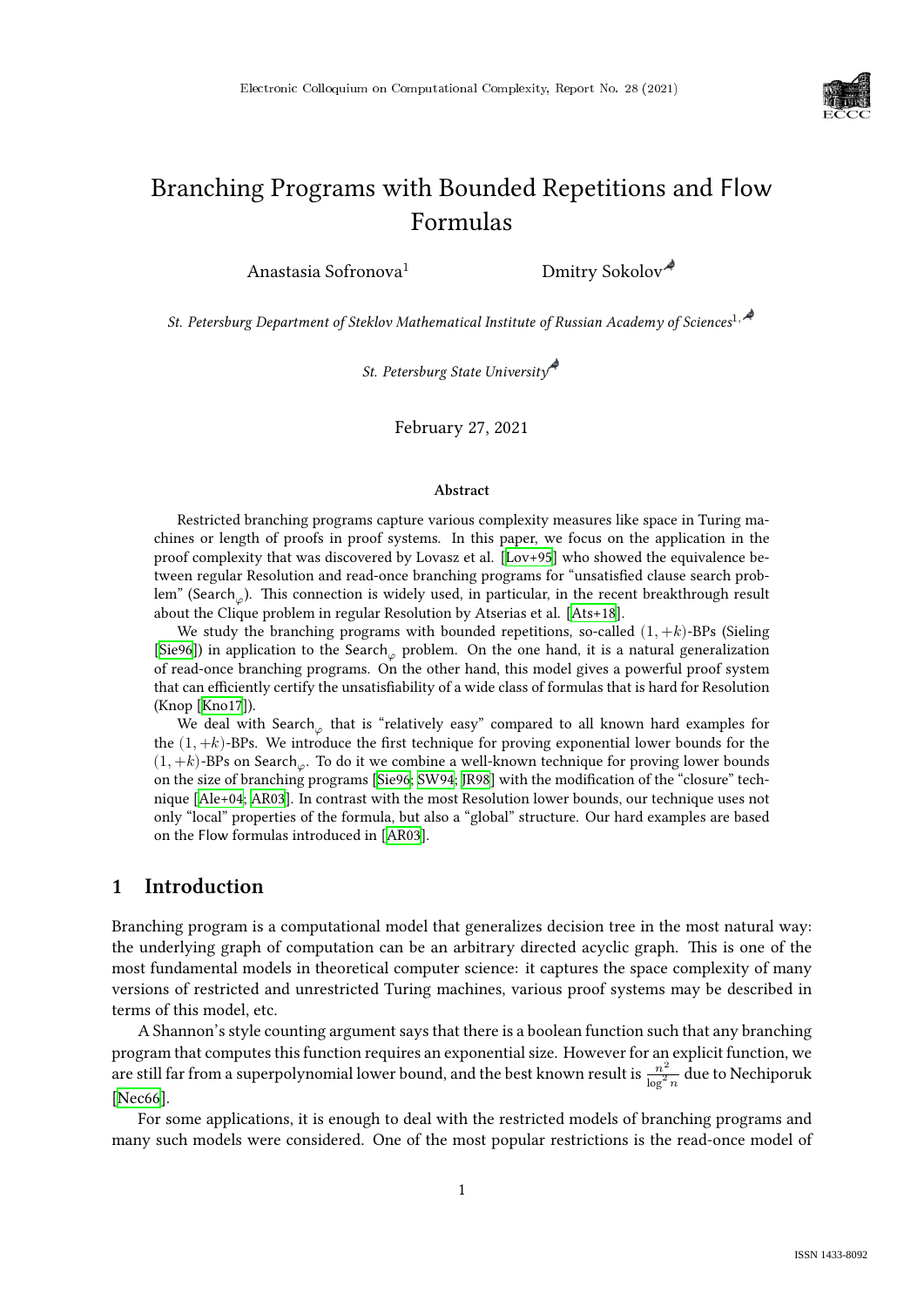branching programs[[Mas76\]](#page-22-0) where any input bit may be queried at most once during each computation. This model corresponds to the *eraser Turing machines*. Exponential lower bounds for this model were proven in[[Weg88;](#page-22-1) [Žák86](#page-22-2)]. For capturing more general machines some natural generalization of read-once branching programs were studied. And one of the most important models among these generalizationsis the model with bounded repetitions aka  $(1, +k)$ -BP that was was described in [[Sie96\]](#page-22-3). In this model, we allow our branching programs to requery variables, but on each computation only  $k$ input bits may be queried more than one time. There are two natural points of view on this model:

*syntactic:* if we apply the restriction on *every* path;

*semantic:* if we apply the restriction on *consistent* paths

(for formal definition see section [2.1\)](#page-4-0). The semantic version is more powerful and may capture strong Turing machine models (for details see [\[JR98](#page-21-0)]).

Exponentiallower bounds on  $(1, +k)$ -BP were shown in [SZ97; [Sie96;](#page-22-3) [SW94](#page-22-5); [JR98](#page-21-0)] for various parameters $k$ . Lower bounds from [[JR98](#page-21-0)] hold for  $k=\Omega\left(\frac{n}{\log n}\right)$  and the lower bound from [\[Juk08](#page-21-1)] holdseven for  $k = \Omega(n)$ , where *n* is the number of input bits. We refer the reader to the books [[Juk12;](#page-21-2) [Weg00\]](#page-22-6) with the detailed description of results related to branching programs.

Described lower bounds for  $(1, +k)$ -BP are given for "complicated" functions (usually it is characteristic functions of an error-correcting code with additional properties). In particular, these functions are complicated in terms of the certificate complexity. Unfortunately, for some applications, it is not enough. Following[[Lov+95\]](#page-22-7), we have a connection between proof systems and branching programs in application to the "unsatisfied clause search problem". Hence for the lower bounds in proof complexity we want to deal with this search problem, which is an "easy" problem. Namely, it can be described by a small collection of certificates. In this paper we introduce a technique for proving such lower bounds on the semantic  $(1, +k)$ -BP where  $k = \mathcal{O}(\log n / \log \log n)$  where *n* is the number of variables.

#### **1.1** Search **Problem and Proof Systems**

Consider a **search problem**, defined by a relation  $S \subseteq \mathcal{I} \times \mathcal{O}$  for some finite sets  $\mathcal{I}$  and  $\mathcal{O}$ . On input  $x \in \mathcal{I}$  the search problem is to find some output in  $S(x) := \{o \in \mathcal{O} \mid (x, o) \in S\}$ . In this paper we study the "unsatisfied clause search problem" for a CNF formula.

### **Definition 1.1**

A **unsatisfied search problem** Search<sub> $\varphi$ </sub> for an unsatisfiable CNF formula  $\varphi \coloneqq \bigwedge\limits_{i \in I} C_i$  on  $n$  vari-

ables is defined as follows:

*input:* an *n*-variable assignment  $z \in \{0,1\}^n$ ;

*output:* an element  $i \in I$  such that clause  $C_i$  of  $\varphi$  is falsified by z.

Informally speaking, we may think that if we can solve the Search  $\varphi$  problem in some computational model C, then the description of  $C \in \mathfrak{C}$  that solves Search<sub> $\varphi$ </sub> is a "certificate of unsatisfiability" of a formula  $\varphi$ . So we may think of this model as a proof system. We do not want to formalize this statement for a general computational model, but we prove the formal statement for the branching programs (see section [5\)](#page-19-0).

The proof system that is defined by the read-once branching programs is equivalent to regular Resolution [\[Lov+95\]](#page-22-7). This connection is widely used in proof complexity. As an example, we can consider first lower bounds on the regular Resolution and Resolution proofs of the Weak Pigeonhole Principle[[PR04](#page-22-8); [Raz04](#page-22-9)], recent breakthrough result: a lower bound on the regular Resolution proofs of the Clique formulas [\[Ats+18\]](#page-21-3).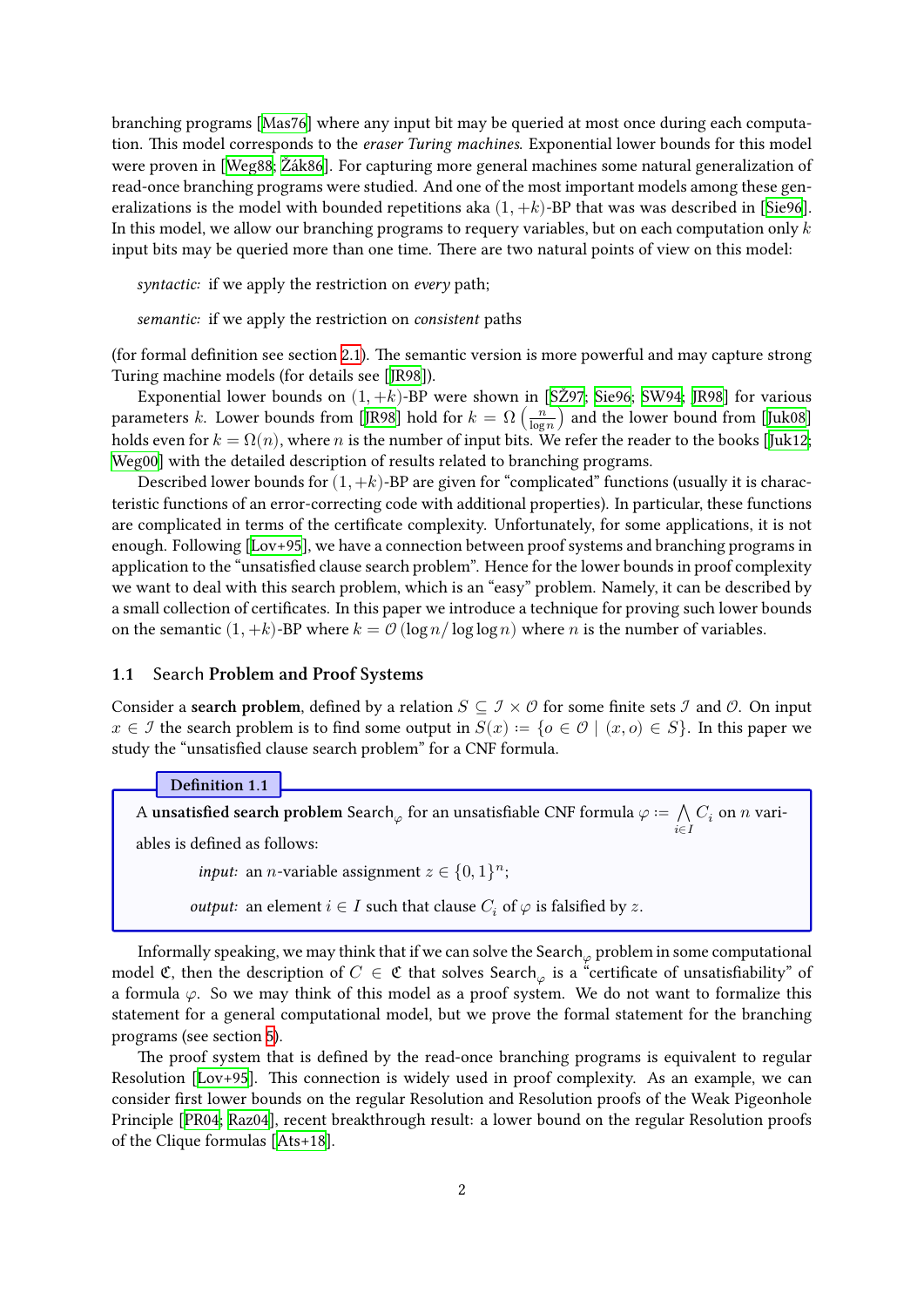The connection between regular Resolution and branching programs makes it interesting to consider some less restricted models of branching programs in application to the Search problems. Some ofthese models were considered in [[Kno17](#page-22-10)]. In this paper we focus on  $(1, +k)$ -BPs. Despite the success in proving lower bounds on the Resolution (and hence read-once programs) the lower bounds for  $(1, +k)$ -BP on the Search<sub> $\varphi$ </sub> are an open question even for  $k = 1$ .

**Previous Techniques.** The behaviour of branching programs on functions differs from the behaviour on the Search problem. For example, the unrestricted programs may solve Search  $\alpha$  for any  $\varphi$  in linear size (we can implement a simple algorithm that checks clauses of  $\varphi$  step by step). Informally speaking, aswe said above, the lower bounds for functions on  $(1, +k)$ -BP [[SŽ97;](#page-22-4) [Sie96;](#page-22-3) [SW94](#page-22-5); [JR98](#page-21-0)] heavily used the fact that there is no efficient description of these functions in terms of certificates. However Search<sub> $\varphi$ </sub> is defined by a small set of certificates. Considering this difference, it is unclear how to use the classical techniques for our problem.

Another issue is that  $(1, +k)$ -BP is much stronger than general Resolution on some classes of for-mulas [\[Kno17\]](#page-22-10) even for small constant  $k$  and syntactic model. This is a crucial observation and it means that we cannot directly apply general techniques for proving lower bounds in proof complexity like [[BW01;](#page-21-4) [AR03](#page-21-5)] etc., since these techniques cannot distinguish between considered classes of formulas and other hard examples for Resolution. Hence if we want to prove lower bound for  $(1, +k)$ -BP on Search<sub> $\omega$ </sub> we need some additional arguments in comparison to Resolution lower bounds.

### **1.2 Our results**

The main result is an exponential lower bound on the size of  $(1, +k)$ -BPs in application to Search<sub> $\varphi$ </sub> for  $k = \mathcal{O}\left(\frac{\log n}{\log \log n}\right).$ 

**Theorem 1.2**

<span id="page-2-0"></span>For all  $k_0 \in \mathbb{N}$  there is an unsatisfiable formula  $\varphi$  on  $n$  variable of size  $n^{\mathcal{O}(k_0)}$  such that any semantic  $(1,+k_0)$ -BP solving Search $_\varphi$  requires size  $\exp\left[\Omega\left(\frac{n}{2^{\mathcal{O}(k_0)}}\right)\right]$ .

Wealso show that  $(1, +k)$ -BPs define a proof system in terms of Cook–Reckhow definition [[CR79](#page-21-6)]  $(1, +k)$  $(1, +k)$  $(1, +k)$ -BP-PS (see section [5\)](#page-19-0). That is a generalization of the result from [[Kno17](#page-22-10)], where it was shown only for  $\ell$ -CNF where  $\ell$  is an absolute constant.

#### **Theorem 1.3**

<span id="page-2-1"></span>A syntactic  $(1, +k)$ -BP-PS is a proof system in terms of Cook–Reckhow definition for any constant  $k \in \mathbb{N}$ .

### **1.3 Technique**

The key ingredients for the lower bound are:

- *garlands:* aka  $(s, \ell)$ -chains, that is a standard technique for proving lower bounds on the branching programs [\[SŽ97](#page-22-4); [Sie96;](#page-22-3) [SW94;](#page-22-5) [JR98](#page-21-0); [Juk12](#page-21-2)];
	- *closure:* a technique that allows to make large partial restriction and keep the search problem hard for branching programs (and proof systems) [\[Ale+04;](#page-21-7) [AR03\]](#page-21-5);
- *amplification:* a trick from[[Ale+07](#page-21-8)] that makes formula hard for regular Resolution (and read-once branching programs) and help us to force the branching program to use the repetitions in a very structured way;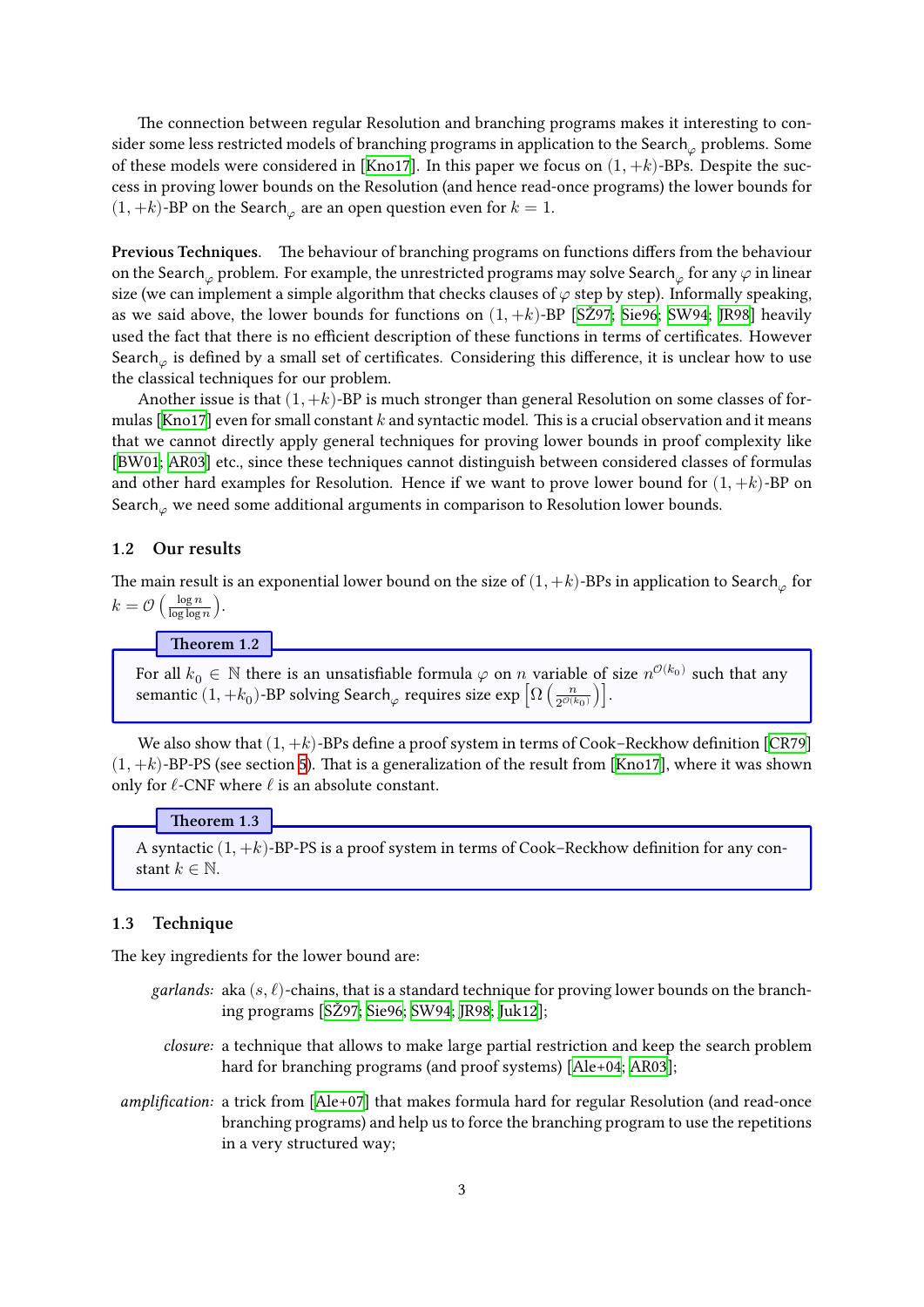*Flow-Cut:* the famous Theorem [\[FF56](#page-21-9)] that shows the duality between the maximum flow and the minimum cut, that we use to extend partial assignments to total assignments with good properties.

Let us introduce a general sketch of the proof. In section [4.1](#page-8-0) we define an unsatisfiable formula Flow<sub>G</sub> [\[AR03](#page-21-5)] that states: in graph *G* we have a source of a flow but there is no sink. We require graph  $G$  to be an algebraic expander, but, in fact, we need two properties:

- $G$  is a combinatorial expander; namely, each set of vertices of the size at most  $r = \Omega\left(\frac{n}{\log n}\right)$  has a lot of neighbours (this is a "local" property, since we care only about small enough sets);
- max-balanced-cut of the graph G is large enough (this is a "global" property of the graph  $G$ ), where "balanced" means that each piece has size at least  $\Omega(r)$ .

It is not clear how to show the lower bound for this formula itself and we amplify  $Flow_G$  formulas by usingthe trick from [[Ale+07](#page-21-8)]. Denote the result of amplification by  $\varphi$ .

- 1. For the sake of contradiction we assume that we have a small  $(1, +k)$ -BP solving Search<sub> $\varphi$ </sub>. We generate a big family of paths and, using the upper bound on the size of our program, we find some paths in the program that form a "garland" structure (see section [4\)](#page-6-0). This idea is similar to the idea from [\[JR98](#page-21-0)].
- 2. These paths correspond to some assignments and we keep our formula "hard" under these assignments. To do it we use a modification of the "closure" technique [\[AR03](#page-21-5)] (an easier version of this iterative modification was used in[[Sok20](#page-22-11)]). Here we use a combinatorial expansion of the graph  $G$ .
- 3. By using the fact that we deal with an amplified version of Flow  $_G$  we show that from the end point of paths that form the garland we cannot reach any leaf that is marked by one of the clauses from some set  $T \subseteq \varphi$ . Here we use the fact that k is small enough.
- 4. To conclude the proof, we use the Max-Flow Min-Cut Theorem (and global properties of our graph) to show that there should be some path from the garland to some clause from the set  $T$ .

See section [4](#page-6-0) for more details.

# **2 Preliminaries**

Let X be a set of boolean variables. For a variable  $x \in X$  we denote  $x^1 := x$  and  $x^0 := \neg x$ . We say that  $\alpha: X \to \{0, 1, \ast, ?\}$  is a **generalized partial assignment** and  $\alpha$  **assigns** or **touches**  $x \in X$  iff  $\alpha(x) \in \{0, 1, ?\}$ . And an assignment  $\gamma$  is an **instance** of  $\alpha$  iff:

- $\alpha(x) \in \{0, 1, *\}$  implies  $\gamma(x) = \alpha(x);$
- $\alpha(x) = ?$  implies  $\gamma(x) \in \{0, 1\}.$

If  $\alpha$  and  $\beta$  are two partial assignments to variables from the set X, we say that a generalized partial assignment  $\alpha \cup \beta : X \to \{0, 1, \ast, ?\}$  is a **joint assignment** iff:

- if  $\alpha(x) = a$  and  $\beta(x) \in \{a, *\}$ , then  $\alpha \cup \beta(x) = a$ ;
- if  $\beta(x) = a$  and  $\alpha(x) \in \{a, *\}$ , then  $\alpha \cup \beta(x) = a$ ;
- if  $\alpha(x) = a$  and  $\beta(x) = 1 a$ , then  $\alpha \cup \beta(x) = ?$ ;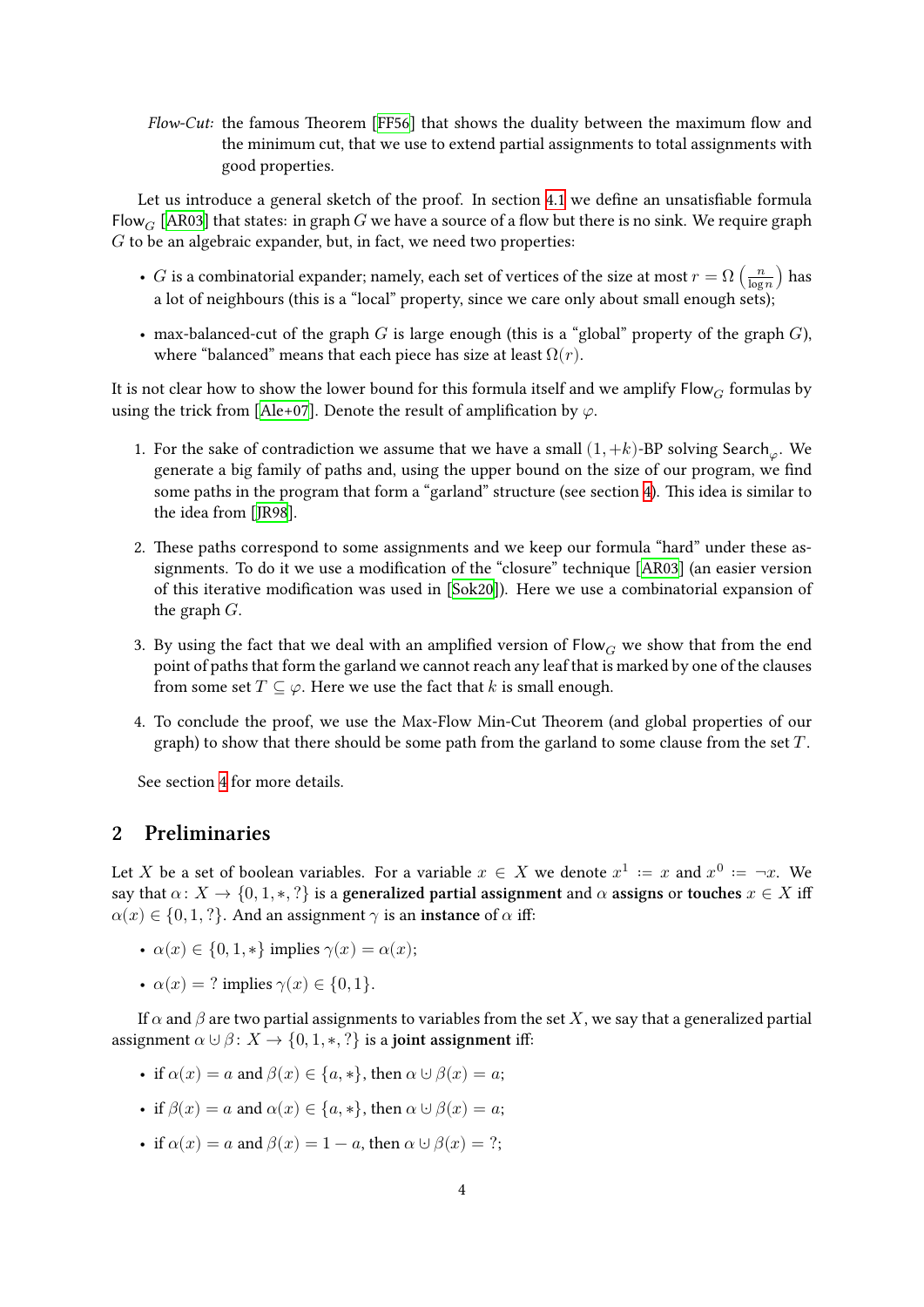• if  $\alpha(x) = \beta(x) = *$ , then  $\alpha \cup \beta(x) = *$ ,

where  $a \in \{0, 1\}$ .

We will also use the famous Max-Flow Min-Cut Theorem.

**Theorem 2.1 (Max-Flow Min-Cut [\[FF56\]](#page-21-9))**

Let  $G := (V, E)$ . For any  $s, t \in V$  the maximum value of an  $s$ -t flow is equal to the minimum capacity over all  $s$ - $t$  cuts.

### <span id="page-4-0"></span>**2.1 Branching programs**

Let  $X \coloneqq \{x_1, \dots, x_n\}$  be a set of propositional variables and  $\mathcal O$  be a finite set. A **branching program** is a directed acyclic graph with one source. Every vertex of the graph is labeled by a variable from  $X$ , or by an element of the set  $\mathcal O$  with respect to the following properties:

- if a vertex is labeled by  $o \in \mathcal{O}$ , then it is a sink;
- if a vertex is labeled by a variable, then it has exactly two outgoing edges: one edge is labeled by 0 and the other one is labeled by 1.

Every branching program B defines a function  $f_B: \{0,1\}^n \to \mathcal{O}$ . We assume that every input  $z \in \{0,1\}^n$  induces a path from source to sink in a natural way. If this path ends in a vertex with a label  $o \in \mathcal{O}$  then we define  $f_B(z) := o$ .

We say that *B* is a **branching program for the relation**  $S \subseteq \{0,1\} \times \mathcal{O}$  iff  $f_B$  is consistent with *S*: namely if  $f_B(z) = o$  then  $(z, o) \in S$ .

Let  $D$  be a branching program and  $q$  be a path in it from the root to some node  $p$ . The **subprogram** of D with the root p we denote by  $D(p)$  and define as a subgraph of D that is reachable from p. Also for a partial assignment  $\rho$  we define a branching program  $D|_\rho$  as the following transformation applied to  $D$ :

- for each variable y to which  $\rho$  assigns a value a, contract edges  $y = a$  and delete edges  $y = \neg a$ ;
- delete all vertices that are unreachable from the root.

These operations only decrease the size of the program.

If  $p$  is a consistent path in a branching program, we denote a partial assignment that corresponds to this path by  $\tau_p$ .

Let us also define some classical restrictions of the general branching programs.

**Definition 2.2**

Let  $B$  be a branching program. We say that  $B$  is a (syntactic) read-once branching program or 1-BP iff on every path from the source to a sink we can see each variable at most once.

We say that  $B$  is a  $(1, +k)$ -BP iff on every path  $p$  from the source to a sink there is a set of variables  $X_n$  of size at most k such that all other variables appear in p at most once. And we can twist this definition a little bit and say that  $B$  is a **semantic**  $(1, +k)$ -BP iff on every *consistent* path from p source to sink there is a set of variables  $X_p$  of size at most k such that all other variables appear in  $p$  at most once.

If a branching program *B* computes a boolean function, we say that it is **satisfiable** iff  $f_B$  is not identically zero.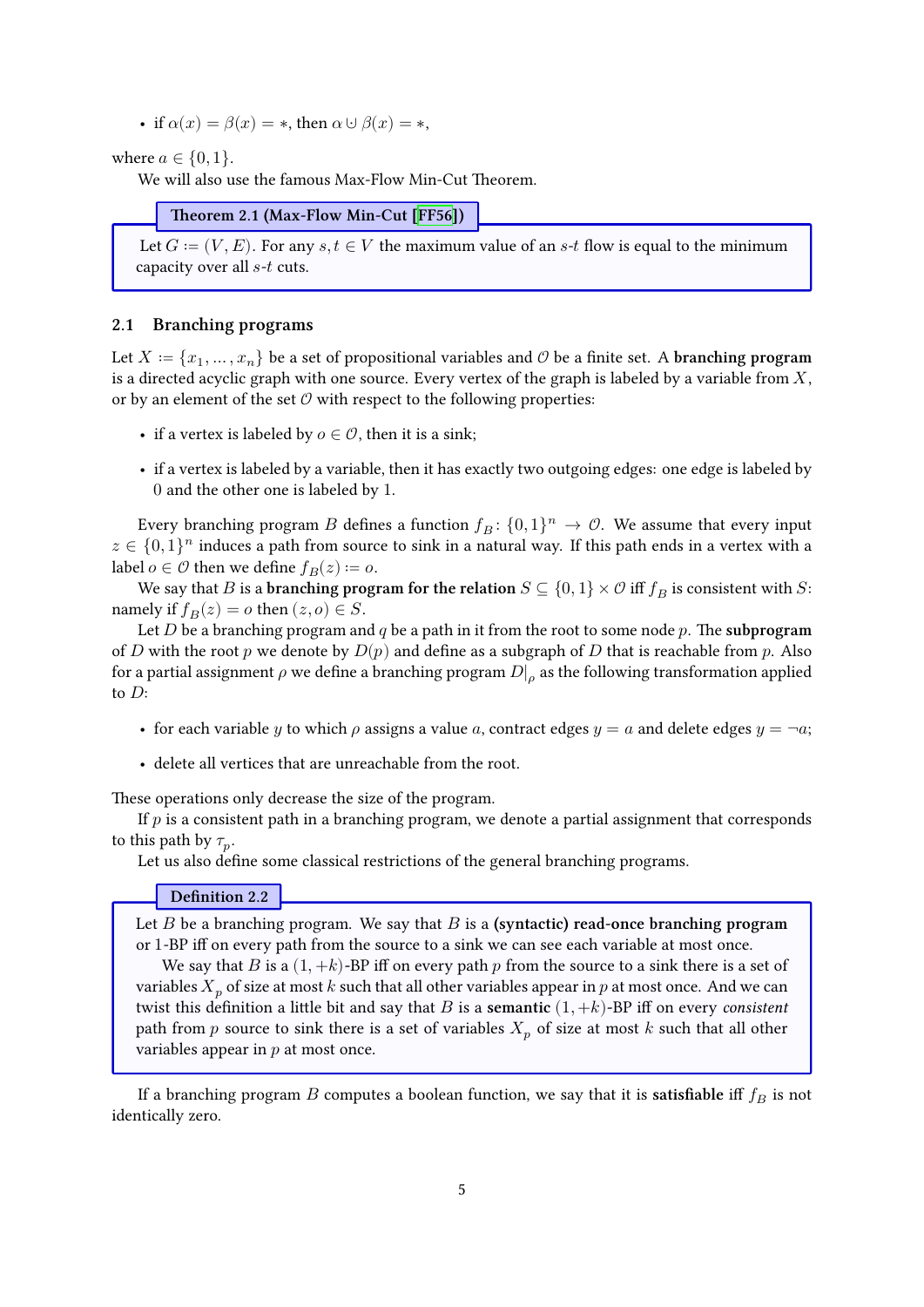**Theorem 2.3 (Savický[[Sav98](#page-22-12)])**

There is an algorithm the check a satisfiability of a syntactic  $(1,+k)$ -BP in time  $\mathcal{O}\left[\left(\frac{4en}{k}\right)^k sn\right]$ .

The following algorithm also will be useful for us.

**Theorem 2.4 (Savický[[Sav98](#page-22-12)])**

<span id="page-5-2"></span>The test whether an input branching program is a syntactic  $(1, +k)$ -BP can be done in time  $\mathcal{O}\left[\left(\frac{3en}{k+1}\right)^{k+1} s\right]$ .

The next observation is natural and extremely useful for proving lower bounds.

**Lemma 2.5**

<span id="page-5-1"></span>Let D be a  $(1, +k)$ -BP for Search<sub> $\varphi$ </sub>, p be a consistent path from the root to some node v. If p has a variable  $x$  queried more than one time on it then  $D(v)|_{\tau_p}$  is a  $(1, +(k-1))$ -BP for the Search $\varphi_{\vert_{\tau_p}}.$  The result holds for both: semantic and syntactic models.

*Proof.* A program  $D(v)|_{\tau_p}$  is a program for the Search $_{\varphi|_{\tau_p}}$  by the correctness of the program  $D.$  Consider a path  $s$  in  $D$  from  $v$  to some leaf. Let  $X_s$  be a set of variables that are queried more than one time on s. If  $|X_s| = k$  and  $x \notin X_s$ , the path  $ps$  has at least  $k + 1$  variables that are queried more that one time. This is a contradiction. If  $|X_s|=k$  and  $x\in X_s$ , note that in  $D(v)|_{\tau_p}$  we contract all edges that correspond to the x variable and hence we transform this path into a path with at most  $k - 1$ repetitions.  $\Box$ 

### **3 Expanders**

We are given a graph  $G := (V, E)$ . For two subsets of vertices A, B we write  $E(A, B)$  to denote the set of pairs  $(v, e)$  where  $v \in A$ , e is an edge that is incident to v and e connects v with some vertex in B. We will think about it as about set of edges between A and B, but if A and B intersect we count edges within intersection twice. We also use a shortcut notations  $E(S) := E(S, V)$  and  $\overline{S} := V \setminus S$ . If the graph we consider is unclear from the context we specify it as a subscript:  $E_G(A, B)$ .

**Remark 3.1**

<span id="page-5-0"></span>Assuming that  $G$  is  $\Delta$ -regular graph this definition allows us to use natural equalities:

- $|E(S)| = \Delta |S|$ ;
- $|E(A, \overline{A})| = \Delta |A| |E(A, A)|.$

We write  $N_G(v)$  to denote the set of **neighbours** of v in the graph G. We extend this notion to sets and denote by  $N_G(S) := \{v \mid \exists u \in S, (u, v) \in E\}$  the **neighbourhood** of a set of vertices  $S \subseteq V$ . A graph  $G := (V, E)$  is an  $(n, \Delta, \alpha)$ -algebraic expander (or just expander), if:

•  $|V| = n$ ;

- the degree of any vertex  $v \in V$  equals  $\Delta$ ;
- the absolute value of the second largest eigenvalue of the adjacency matrix of G is at most  $\alpha\Delta$ .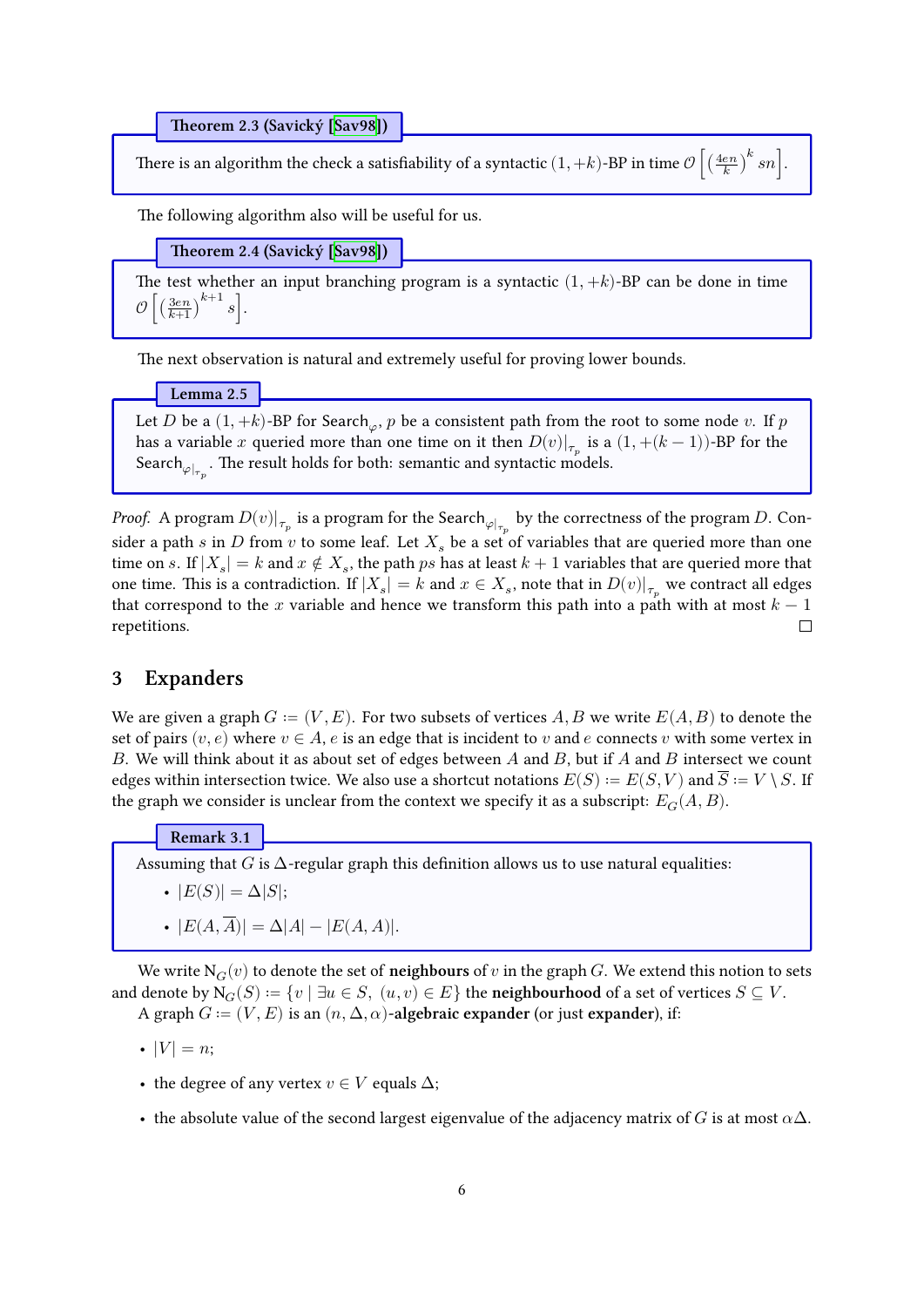**Lemma 3.2 (Mixing Lemma[[AC88](#page-21-10)])**

Let  $G := (V, E)$  be an  $(n, \Delta, \alpha)$ -expander. For any two subsets  $A, B \subseteq V$  the following holds:

$$
\left| |E(A,B)| - \frac{\Delta |A||B|}{n} \right| \le \alpha \Delta \sqrt{|S||T|}.
$$

We also need *combinatorial* edge expansion. We say that  $G := (V, E)$  satisfies  $(r, \beta)$ -(edge) ex**pansion property** for some  $r, \beta > 0$ , if for all  $S \subseteq V$  of size at most r holds  $E(S, \overline{S}) \geq \beta \Delta |S|$ . The Mixing Lemma says that any expander graph satisfies expansion property for suitable parameters.

### **Corollary 3.3**

<span id="page-6-1"></span>If  $G := (V, E)$  is an  $(n, \Delta, \alpha)$ -expander, then for any  $0 < \beta < 1 - \alpha$  the graph G satisfy  $((1 - \alpha - \beta)n, \beta)$ -expansion property.

*Proof.* Consider some  $A \subseteq V$  of size at most  $(1 - \alpha - \beta)n$ . Note that  $|E(A, \overline{A})| = \Delta |A| - |E(A, A)|$ . By Mixing Lemma:

$$
|E(A,A)|\leq \frac{\Delta|A|^2}{n}+\alpha\Delta|A|=\Delta|A|\left(\frac{|A|}{n}+\alpha\right)\leq \Delta|A|(1-\beta).
$$

Hence  $|E(A, \overline{A})| > \beta \Delta |A|$  by Remark [3.1](#page-5-0).

The "vertex analog" of the next proposition is well known in the literature (for example [\[GMT09\]](#page-21-11)). We turn it into edge version.

**Proposition 3.4**

<span id="page-6-2"></span>Let  $G := (V, E)$  be a graph of degree  $\Delta$ . If G satisfies  $(r, \beta)$ -expansion property then for any set  $S\subseteq V$  of size  $k\leq r$  there is an enumeration  $v_1,v_2,\ldots,v_k\in S$  and a sequence  $R_1,\ldots,R_k\subseteq$  $E(S)$  such that:

• 
$$
R_i = E({v_i}, V \setminus {v_1, v_2, ..., v_i});
$$

•  $|R_i| \geq \beta \Delta$ .

*Proof.* We create this sequence in reversed order. Since  $|S| \le r$ , it holds that  $|E(S, \overline{S})| \ge \beta \Delta |S|$  and there is a vertex  $v_k \in S$  such that  $|E(\{v_k\}, \overline{S})| \geq \beta \Delta$ . Let  $R_k := |E(\{v_k\}, \overline{S})|$ , and repeat the process for  $S \setminus \{v_k\}.$  $\Box$ 

# <span id="page-6-0"></span>**4** Lower bounds for  $(1, +k)$ -BP

In this section, we will prove the following theorem:

#### **Theorem [1.2](#page-2-0)**

For all  $k_0 \in \mathbb{N}$  there is an unsatisfiable formula  $\varphi$  on  $n$  variable of size  $n^{\mathcal{O}(k_0)}$  such that any semantic  $(1,+k_0)$ -BP solving Search $_\varphi$  requires size  $\exp\left[\Omega\left(\frac{n}{2^{\mathcal{O}(k_0)}}\right)\right]$ .

Let us describe the main ideas used in the proof. To prove this Theorem we would like to construct an exponentially big set of paths, which cannot be compactly "glued" together in  $(1, +k)$ -BP, correctly solving Search<sub> $\varphi$ </sub>.

 $\Box$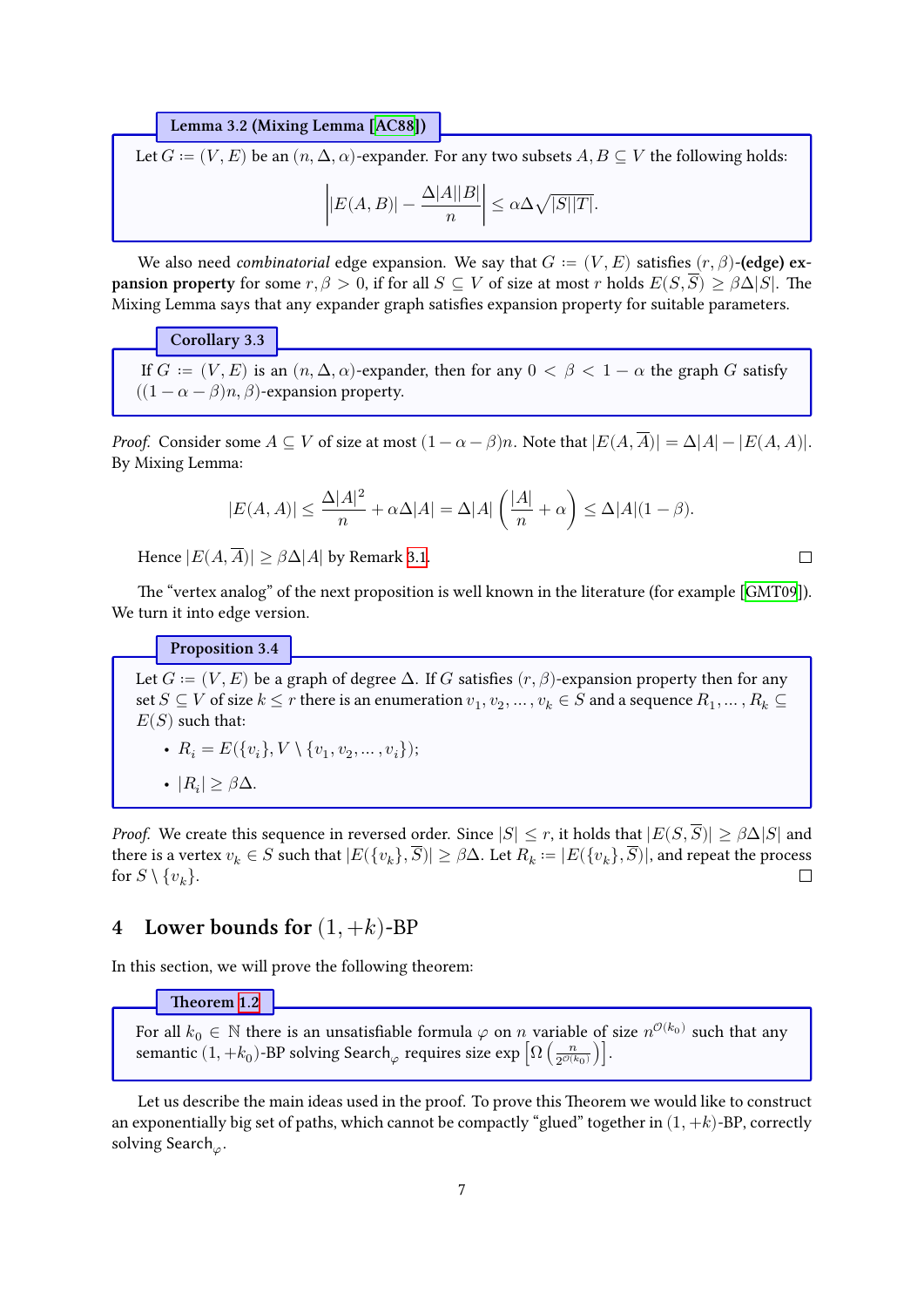To give a detailed plan we need an auxiliary definition.

#### **Definition 4.1**

<span id="page-7-0"></span>A  $\ell$ **-garland** in a branching program is a pair of paths  $(a, b)$  from the root such that  $a :=$  $v_0a_1v_1a_2v_2a_3\ldots a_\ell v_\ell$  and  $b\coloneqq v_0b_1v_1b_2v_2b_3\ldots b_\ell v_\ell$  where  $a_i,b_i$  are possibly empty paths and paths  $v_j a_{j+1} v_{j+1}$  $v_j a_{j+1} v_{j+1}$  $v_j a_{j+1} v_{j+1}$  and  $v_j b_{j+1} v_{j+1}$  are different for all  $0 \le j < \ell$  (see fig. 1).



Figure 1: 2-garland

Let us consider the detailed plan.

- 1. By induction on  $k$  we want to show that Search $_{\varphi|_\rho}$  is hard for  $(1, +k)$ -BP even after some "good" restriction  $\rho$ .
- 2. For the sake of contradiction we assume that we have a small  $(1, +k)$ -BP solving Search $_{\varphi|_{\rho}}$ . In the section [4.2.1](#page-11-0) we generate a family of paths starting from the root of the program and find in thisfamily a  $(k + 1)$  $(k + 1)$  $(k + 1)$ -garland (see fig. 1). This idea is similar to [[JR98](#page-21-0)].
- 3. To argue that we can find a garland we generate exponentially many paths by walking from root (section [4.2\)](#page-10-0). During this process, we have to make sure that on these paths our branching program cannot determine an answer (that would mean that we cannot walk anymore). To avoid it we use the "closure" technique that is motivated by technique from[[Ale+04](#page-21-7); [AR03](#page-21-5)] and avoid "local contradictions". And hence we have to choose the formula  $\varphi$  very carefully, but we still have some freedom.
- 4. If we found a repetition while constructing a garland, we use Lemma [2.5](#page-5-1) and apply induction hypothesis. This is a place where we use that formula  $\varphi$  is still hard even after the restriction.
- 5. In the section [4.3](#page-13-0) we combine different parts of garland and argue about the reachability of certain leaves. We have to make sure that the paths we consider are consistent and that when we reach the endpoint of the garland, formula  $\varphi$  remains hard. We achieve it by using the following properties.
	- We have already removed repetitions from the garland by using Lemma [2.5](#page-5-1) and induction hypothesis.
	- To show that combinations of different parts of the garland give us consistent paths we equip the closure technique by the notion of "strongly satisfied" (see Section [4.1.1\)](#page-9-0) constraints. This is the second place that requires specific properties of the formula  $\varphi$ .

At the end of this section, we will have a set of clauses  $\mathfrak{C} \subseteq \varphi$  such that leaves marked by elements of this set should be unreachable from the endpoint of the garland.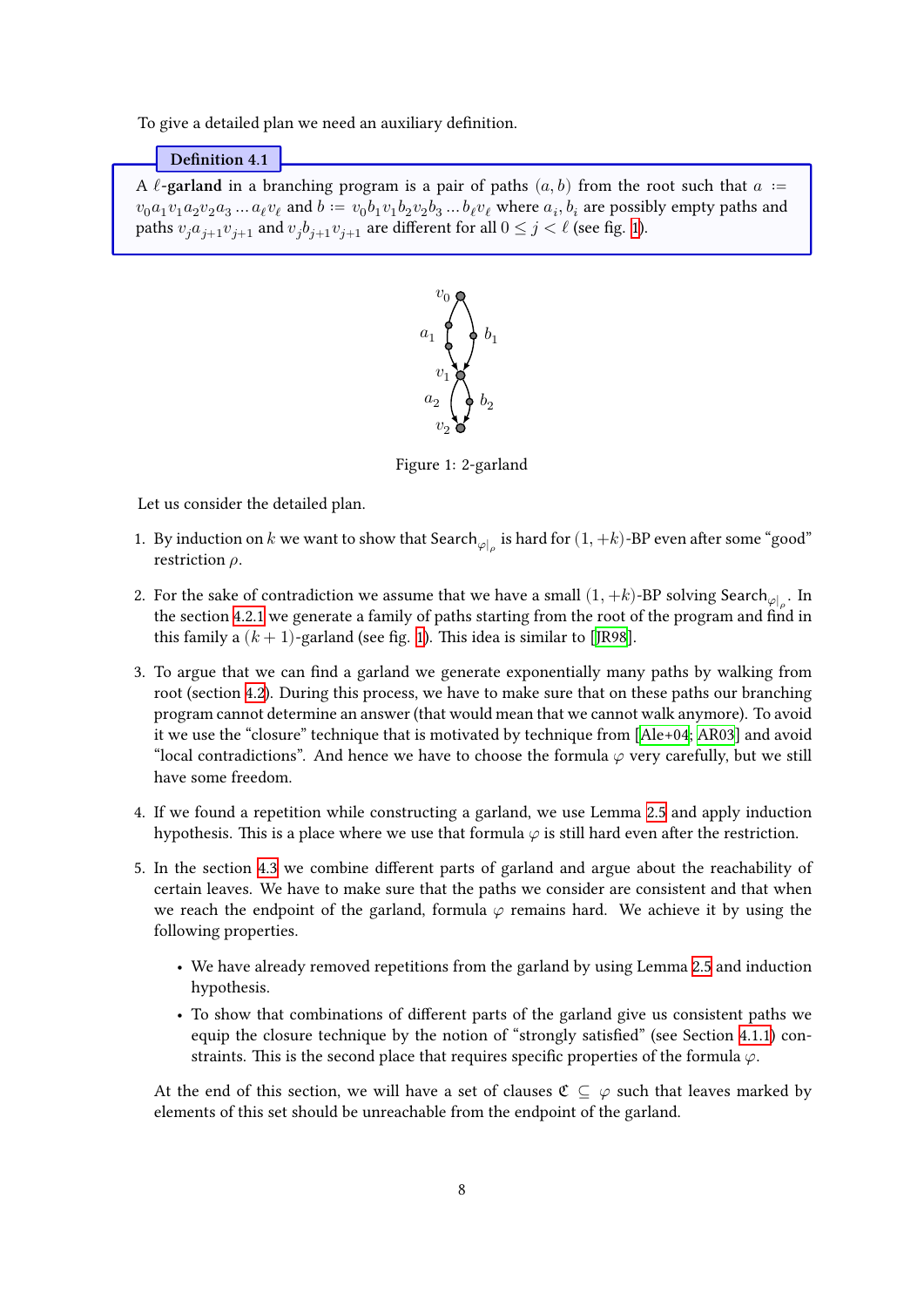6. For the last part (section [4.4\)](#page-14-0) we consider an arbitrary path r in our garland and note that  $\varphi \setminus \mathfrak{C}$ is a satisfiable formula even under the restriction  $\tau_r.$  It is hard to show this property for the formulas that encode natural combinatorial principles. We use the trick from[[Ale+07](#page-21-8)] to change the formula  $\varphi$  to make sure that  $\mathfrak C$  is large enough.

Here we use the global structure of our formula  $\varphi$  (in our case we use the Max-Flow Min-Cut Theorem) to satisfy all clauses in  $\varphi \setminus \mathfrak{C}$ .

We start with defining the hard formulas on a suitable expander graph.

### <span id="page-8-0"></span>**4.1 Hard Formulas**

Let  $G := (V, E)$  be a directed graph. Each edge  $e \in E$  has the corresponding variable  $x_e$ , where  $x_e = 1$  indicates that a flow of size 1 is going through an edge e. Let u be an arbitrary, but fixed vertex of the graph.

The formula Flow<sub>*G*, u</sub> consists of the following constraints written in CNF for all  $v \in V$ :

$$
\sum_{e \in E: \text{st}(e)=v} x_e - \sum_{e \in E: \text{en}(e)=v} x_e \geq c(v),
$$

where  $e = (st(e), en(e))$  and  $c: V \rightarrow \{0, 1\}$  is a labeling function:

• 
$$
c(v) = 0
$$
, for all  $v \in V \setminus \{u\};$ 

$$
\bullet \ \ c(u) = 1.
$$

This formulas states: for all vertices in the graph the flow is non-negative, and at least for one vertex it is strictly positive. It is easy to see that  $Flow_{G,u}$  is unsatisfiable. We omit index u since in our applications it is an arbitrary vertex.

We use the most naive CNF encoding of these constraints. We represent each constraint separately. Consider a vertex  $v \in V$  and a set of edges  $E_v := \{e_1, e_2, ..., e_s\} \subseteq E$  that are incident to v. Let  $\rho_v \colon E_v \to \{0,1\}$  be an assignment that violates the constraint in  $v.$  In this case we add to the formula a clause  $C$ :

$$
x_{e_1}^{1-\rho(x_{e_1})} \vee x_{e_2}^{1-\rho(x_{e_2})} \vee \ldots \vee x_{e_s}^{1-\rho(x_{e_s})},
$$

and we also say that this assignment has a **gap**:

$$
g(\rho_v) \coloneqq c(v) - \sum_{e \in E: \mathsf{st}(e) = v} \rho_v(x_e) + \sum_{e \in E: \mathsf{en}(e) = v} \rho_v(x_e).
$$

For our purpose we consider Flow<sub> $G$ </sub> based on expanders. To be precise, we start with a graph G that is an  $(n, \Delta, \alpha)$ -expander, where  $\Delta = \Theta(\log n)$  and  $\alpha$  is some fixed constant, and replace each undirected edge by two directed edges (we say that these edges are **dual**). The exact value of Δ depends on a value of  $k$ .

**Remark 4.2**

We consider only **proper** partial assignments  $\rho$  that satisfy the following property for all pairs of dual edges  $(e, e')$ :

•  $\rho(x_e) \in \{0, 1\}$  iff  $\rho(x_{e'}) \in \{0, 1\};$ 

- if 
$$
\rho(x_e)=1
$$
 then  $\rho(x_{e'})=0.$ 

We also identify supp( $\rho$ ) with an undirected set of edges that are assigned by  $\rho$ .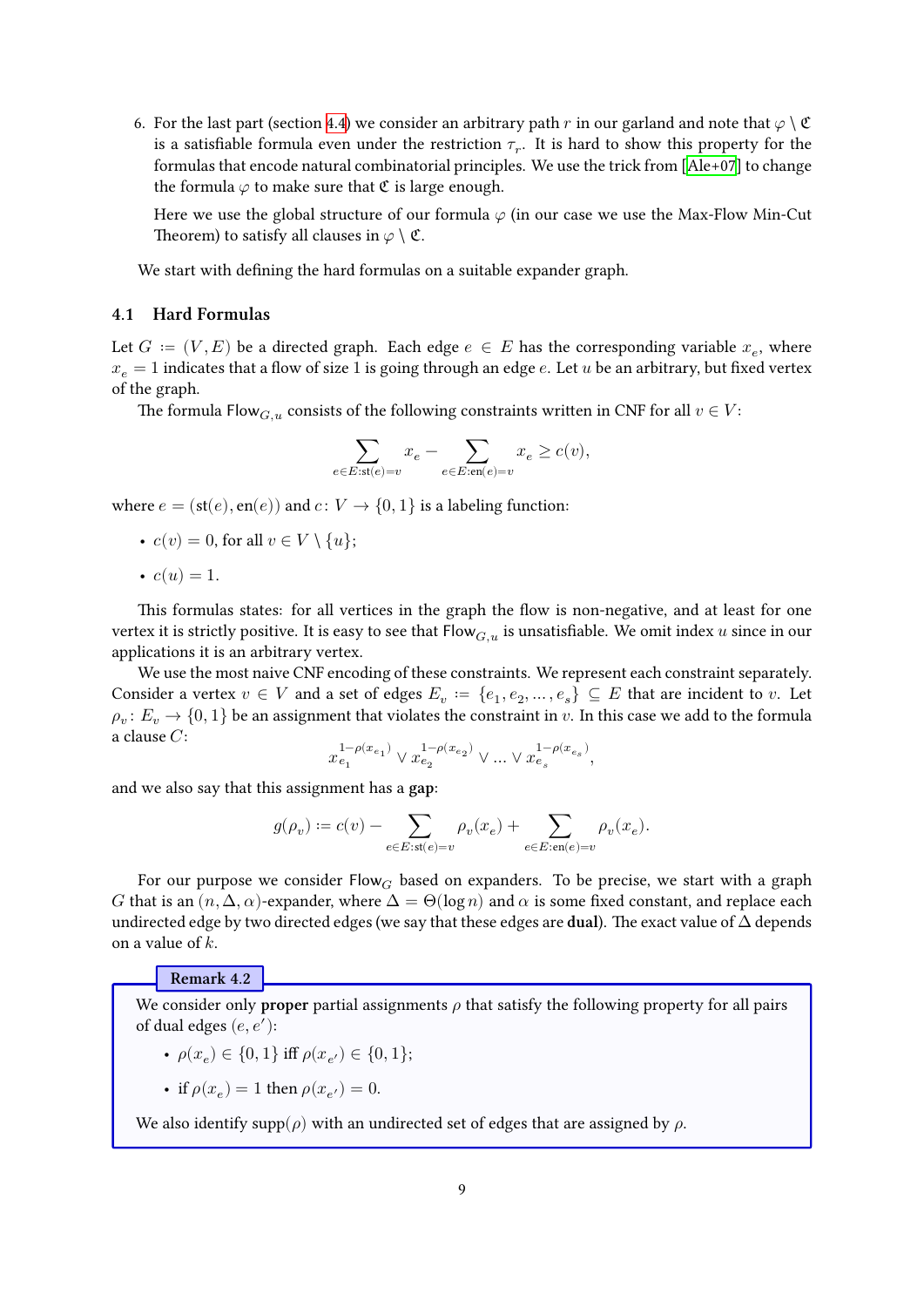To make the formula somewhat "confusing" for  $(1, +k)$ -BP, we would like to add more variables to clauses. These variables do not really affect the physical meaning of the formula, but make it hard for  $(1, +k)$ -BP to extract additional information from repetitions on paths. This transformation is sensitive to the exact CNF encoding of the constraints that is written above.

### **Definition 4.3**

Let  $G \coloneqq (V, E)$  be an undirected graph and  ${\mathcal C}_v$  be a subset of clauses corresponding to vertex  $v$  in Flow $_G$ . Let  $\eta^k_v\colon {\mathcal C}_v\to \binom{E}{k}$  be a mapping, and  $\eta^k\,:=\,\{\eta^k_v\,\,|\,\,v\,\in\,V\}$  be a family of such mappings. We define Flow $^{\eta^k}_G$  the following way:

- for each  $v \in V$  we consider each  $C \in \mathcal{C}_v$ ;
- we take  $\eta^k_v(C)=\{e_1,\ldots,e_k\},$  which is a set of  $k$  edges;
- we replace  $C$  by  $2^{2k}$  clauses of the form:

$$
C\vee\bigvee_i x_{s_i}^{a_i}\vee x_{s_i'}^{a_i'}
$$

enumerated by  $a_i, a'_i \in \{0, 1\}$ , where  $i \in [k]$  and  $s_i, s'_i$  are directed copies of the edge  $e_i$ .

As described in the plan, at some point in the proof we would like to construct an assignment that leaves certain clauses (to which a certain set of variables was added) unsatisfied. For our purpose, we would like those clauses to "strongly unsatisfy" the condition in their vertices.

Let us describe the construction of  $\eta^k$ . Assume that  $\Delta \geq 50 \cdot k \log n.$  For each  $v \in V$  we define  $\eta_v$ independently. We will be interested in adding variables to clauses which correspond to large incoming flow.

- 1. Let us consider a set of clauses  $C$  that corresponds to  $v$  and a proper partial assignment on edges incident to  $v$  with gap equal to  $\frac{\Delta}{4} + 1$ .
- 2. Note that  $|\mathcal{C}| \geq {(\Delta \choose \Delta/4)} \geq 4^{\Delta/4} \geq n^{4k}$ . The first inequality holds since we can choose arbitrary  $\Delta/4+1$  incoming edges to obtain the desired gap and set all other incident edges to zero.
- 3. There are at most  $\binom{n\Delta}{k}$  $\binom{n\Delta}{k} \leq \left(\frac{n\Delta e}{k}\right)^k \leq n^{2k}$  different sets of  $k$  edges. Hence we can choose a subset of  $B\subseteq \mathcal{C}$  and define  $\eta^k_v$  to be a bijection between  $B$  and all possible choices of sets of  $k$  edges.

Note that the existence of  $(1, +k)$ -BP of size  $S$  solving Search $_{\mathsf{Flow}^{\eta^k}_G}$  (for any  $\eta^k$ ) implies the existence of  $(1, +k)$ -BP of size  $S$  solving Search $_{\mathsf{Flow}_G}.$ 

#### <span id="page-9-0"></span>**4.1.1 Locally Consistent Assignments**

We need a notion of "good assignments", i.e. assignments that reduce  $Flow_G$  formulas to smaller, but "equally hard" instances.

Let  $G := (V, E)$  be a graph. A proper assignment  $\rho$   $\delta$ -satisfies a set of vertices  $U \subseteq V$  iff for all  $v \in U$  the following holds:

- $\rho$  assigns all edges that are incident to v;
- $\rho$  satisfies the constraint for  $v$ ;
- ∑  $\sum_{e \in E: \text{st}(e) = v} \rho(x_e) \ge \delta \cdot \Delta.$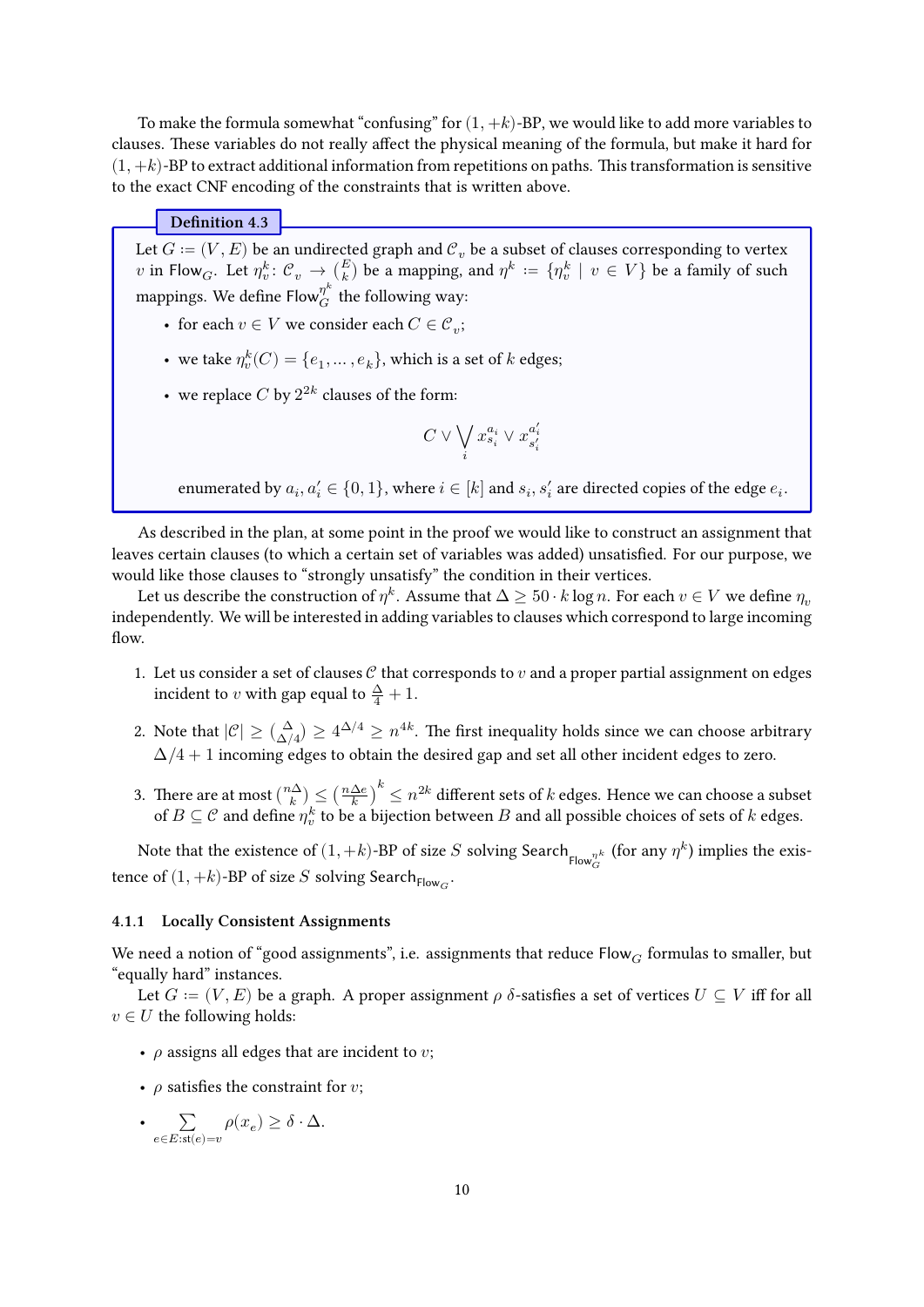We also say that a proper assignment  $\rho$  is  $(r, \delta, \beta)$ -**locally consistent** iff there is a set of vertices  $V<sub>o</sub>$  of size at most r such that:

- $\rho$   $\delta$ -satisfies  $V_{\rho}$ ;
- $(V \setminus V_\rho, E \setminus \text{supp}(\rho))$  satisfies  $(r, \beta)$ -expansion property.

**Remark 4.4**

If  $\rho$  is an  $(r, \delta, \beta)$ -locally consistent assignment for some  $\beta > 0$ , then  $V_\rho$  is uniquely defined.

*Proof.* For the sake of contradiction assume that there are two candidates  $A, B$ . Wlog  $A \setminus B \neq \emptyset$ . Pick an arbitrary vertex  $v \in A \setminus B$ . Since A satisfies the required properties,  $\rho$  assigns all edges that are incident to v, which contradicts the fact that  $(V \setminus B, E \setminus \text{supp}(\rho))$  satisfies  $(r, \beta)$ -expansion property. П

### <span id="page-10-0"></span>**4.2 Proof of Theorem [1.2](#page-2-0)**

Let  $G$  be an  $(n,\Delta,\alpha)$ -expander and  $\eta^{k_0+1}$  be a mapping defined in section [4.1.](#page-8-0) In this section we prove an exponential lower bound on Search  $\frac{n}{\text{Flow}_G^{n_{k_0+1}}}$  for  $(1, +k_0)$ -BP. We assume that  $n$  is large enough.

Let us fix some parameters:

- $\bullet~~ \Delta=100k_0\log n$  and  $\Delta>200;$
- $\alpha = 0.01$  is the second eigenvalue of the normalized adjacency matrix of G;
- $r := \frac{n}{\Delta}$  and  $\beta := 0.96$  is the "combinatorial expansion" of the graph  $G$ ;
- $\beta' := 0.95$  is an expansion parameter that we try to maintain after removing some vertices and edges from  $G$ :
- $\nu_k := \left(\frac{1}{4}(\beta \beta')\right)^{k+3}$  is a scaling factor that indicates the fraction of edges that we want to assign in our partial assignment.

Note that  $r \ll (1 - \beta - \alpha)n = 0.03 \cdot n$  and hence by Corollary [3.3](#page-6-1) G satisfies  $(r, \beta)$ -expansion property, hence we can use all combinatorial expansion properties and tools.

To formulate the induction hypothesis we need one more definition. Let  $M \subseteq E$  and  $\rho$  is a proper assignment. We say that  $\rho$  is  $\gamma$ -minimal local consistent extension or *(mlce)* on M iff:

- $\rho$  is  $(r, 0.6, \gamma)$ -locally consistent assignment;
- $supp(\rho) = M \cup E(V_{\rho});$
- $|E(V_\rho, \overline{V_\rho}) \setminus M| < \gamma \Delta |V_\rho|$ .

Informally we may think about it in the following way: after we assign edges from M somehow,  $\rho$ should assign also  $V_\rho$  as a "minimal" set of vertices to take care of in order to be locally consistent.

Let  $\varphi \coloneqq \mathsf{Flow}^{\eta^{k_0+1}}_G.$  By induction on  $k \leq k_0$  we show the following statement. For all sets of edges  $M\subseteq E$  of size at most  $\nu_k\Delta r$  and all  $\beta'$ -mlce  $\rho$  on  $M$  any  $(1,+k)$ -BP for Search $_{\varphi|_\rho}$  has size at least  $2^{\frac{\nu_k}{4(k+1)^2}\Delta r}$ .

Fix some  $M$ ,  $\rho$ ,  $0 \leq k \leq k_0$  and for the sake of contradiction assume that we have a  $(1, +k)$ -BP  $D$ of size  $2^{\frac{\nu_k}{4(k+1)^2} \Delta r}$  for Search<sub> $\varphi|_\rho$ </sub>.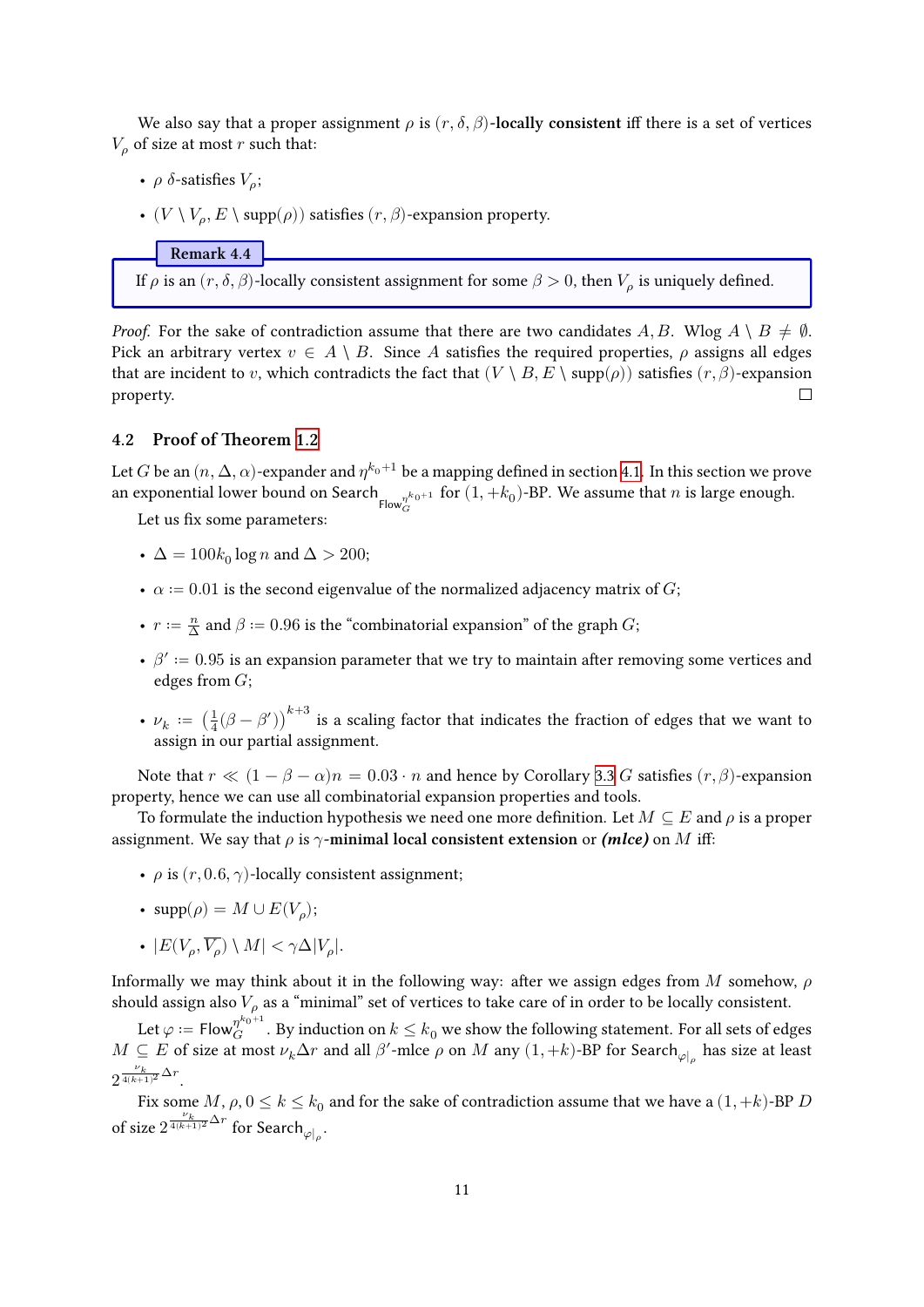#### <span id="page-11-0"></span>**4.2.1 Construction of the Garland**

To fulfill our plan of the proof, described at the beginning of the section, we start constructing the garland by obtaining an exponentially big set of paths with the corresponding assignments. Let us remind that  $|M| \leq \nu_k \Delta r$  and  $\rho$  is  $\beta'$ -mlce on  $M$ .

We say that triple  $(p, U_p, \sigma_p)$  is  $\gamma$ -good iff:

- $p$  is a path from the root of the branching program;
- U is a subset of edges such that corresponding variables are queried on  $p$ , so-called "branching" variables";
- $\sigma_p$  is a partial assignment such that:

- 
$$
\sigma_p
$$
 extends  $\rho \cup \tau_p$ ;

- **−**  $\sigma_p$  is a  $\gamma$ -mlce on  $M \cup U_p$ ;
- $\sigma_p$  0.8-satisfies  $V_{\sigma_p} \setminus V_\rho$ ,

where  $\tau_p$  is an assignment that corresponds to  $p$ .

We maintain the set of  $\beta'$ -good triples  $\mathcal P$  and an auxiliary set  $\mathcal S$  of triples that appear in the set  $\mathcal P$ at some moment during the process. In the beginning of our construction  $\mathcal{P} := \{(\emptyset, \emptyset, \rho)\}\$ and  $\mathcal{S} := \mathcal{P}$ .

We repeat the following process while we have at least one triple  $(p, U_p, \sigma_p) \in \mathcal{P}$  such that  $|U_p| \leq$  $\nu_k \Delta r$ .

Consider the triple described above. Let  $v$  be the end of  $p$  and  $x_e$  be the variable asked in  $v$ .

- 1. If  $x_e$  was queried on p we stop the process. In this case we return "Repetition" and we remember the path  $p$ .
- 2. Erase the triple  $(p, U_p, \sigma_p)$  from  $\mathcal{P}$ .
- 3. If  $\sigma_p(x_e) \in \{0, 1\}$ , then we continue along the edge  $x_e = \sigma_p(x_e)$ . Consider a path  $p'$  that is the extension of  $p$  along this edge,  $U_{p'}:=U_p$  and  $\sigma_{p'}:=\sigma_p.$  Put  $(p',U_{p'},\sigma_{p'})$  into  ${\mathcal P}$  and  ${\mathcal S}$  and repeat the process from the beginning.
- 4. If  $\sigma_p(x_e) = *$ , then it is a "branching node", and we call this step a **branching step**.
	- (a) Let  $p'$  be a path obtained by continuing  $p$  along the edge  $x_e = 0$ , and  $p''$  be a path obtained by continuing p along the edge  $x_e = 1$ .
	- (b)  $U_{p'} := U_p \cup e, U_{p''} := U_p \cup e.$
	- (c)  $\tau' := \sigma_p \cup \{x_e = 0, x_{e'} = 0\}, \tau'' := \sigma_p \cup \{x_e = 1, x_{e'} = 0\}$ , where  $x_{e'}$  is a dual edge.
	- (d)  $(p', U_{p'}, \tau')$  is  $(\beta' 0.01)$ -good triple. We extend an assignment  $\tau'$  to make this triple  $\beta'$ -good. For the formal statement see Lemma [4.5](#page-12-0). Here we describe an idea. Let  $R\subseteq E$ be a set of edges that are unassigned by  $\tau'$  (or  $\tau'$ ), and  $B\subseteq V\setminus V_{\sigma_p}$  be the maximal set of vertices that satisfies:
		- $|B| \leq r$ ;
		- $|E(B, \overline{B}) \cap R| < \beta' \Delta |B|$ .

Let  $\kappa$  be an assignment on variables that correspond to edges in the set  $E(B)\setminus \mathrm{supp}(\tau')$ such that  $\tau' \cup \kappa$  0.8-satisfies the constraints for all  $v \in B$ . This assignment  $\kappa$  always exists (and moreover it is independent of the value of  $x_e$ , but we do not use this fact).

(e) We denote  $\sigma_{p'} := \tau' \cup \kappa$ ,  $\sigma_{p''} := \tau'' \cup \kappa$  and put  $(p', U_{p'}, \sigma_{p'})$  and  $(p'', U_{p''}, \sigma_{p''})$  into  $\mathcal P$  and into  $S$ .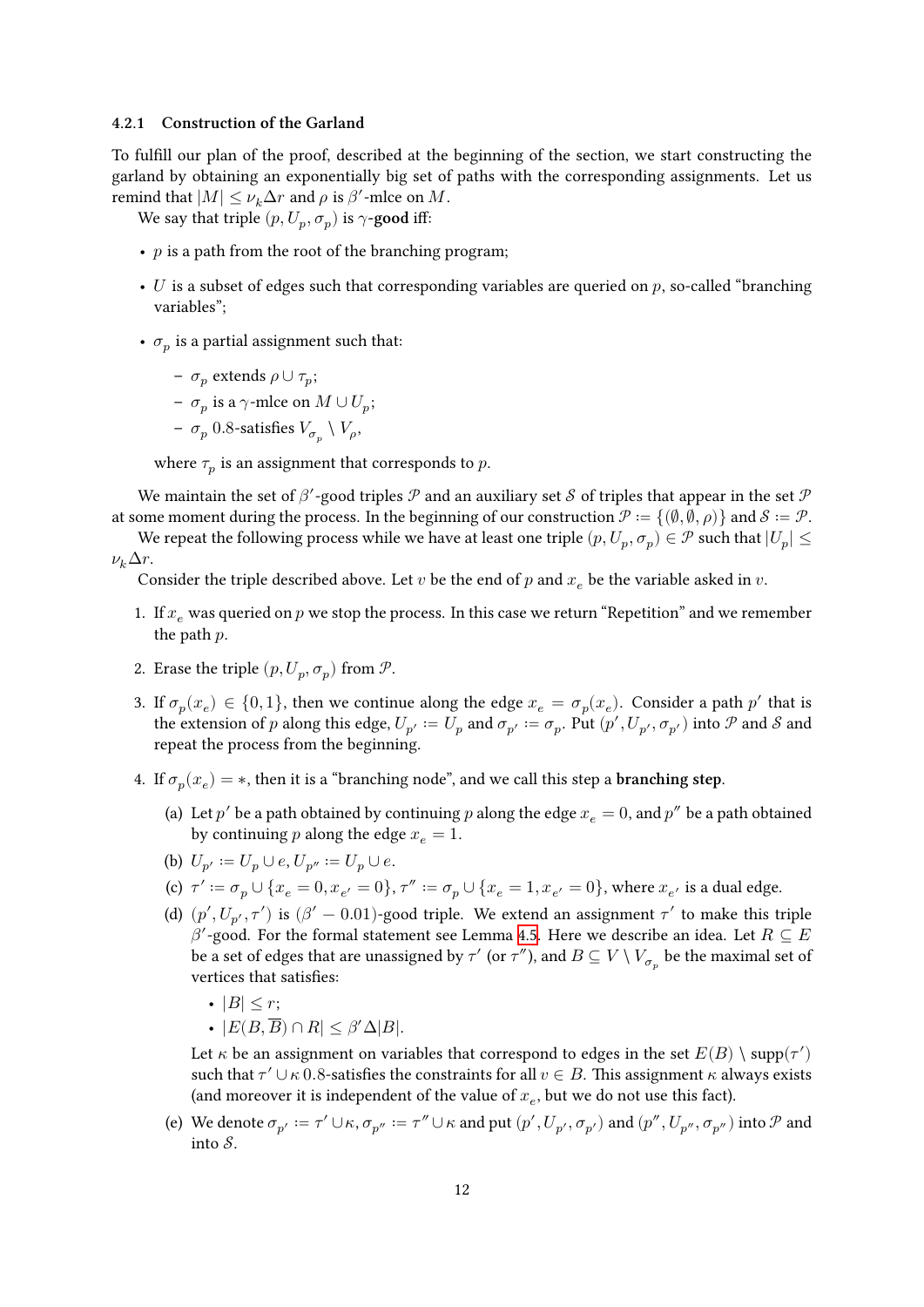To conclude the construction we want to show the following claims.

- **Repetition case.** In the first case of the proof (if we have a repetition) we can reduce the problem to a lower bound on  $(1, +(k-1))$ -BP.
- Correctness. The branching step can be done and triples  $(p', U_{p'}, \sigma_{p'})$  and  $(p'', U_{p''}, \sigma_{p''})$  satisfy the required properties.
- Garland extraction. Among these paths we can find an  $k$ -garland  $(a, b)$  and a locally consistent extension of  $\rho$ .

**Correctness.** We show that if we have a triple  $(p, U_p, \tau_p)$  which is  $\beta'$ -good then after processing it with our algorithm we also put in our sets  $\beta'$ -good triples. Let us formulate the general Lemma that helps us with it.

### **Lemma 4.5**

<span id="page-12-0"></span>Let  $(p, U_p, \sigma_p)$  and  $(q, U_q, \sigma_q)$  be 0.9-good triples. Then there is an assignment  $\kappa$  such that:

- for any  $\gamma$  that is an instance of  $\sigma_p \cup \sigma_q$  an assignment  $\gamma \cup \kappa$  is a  $\beta'$ -mlce on  $\text{supp}(\sigma_p) \cup$  $\mathrm{supp}(\sigma_q);$
- $|\text{supp}(\gamma \cup \kappa)| \leq \nu_{k-1}\Delta r$ .

Moreover if  $p = q$  then triple  $(p, U_p, \sigma_p \cup \kappa)$  is  $\beta'$ -good.

*Proof.* The proof was motivated by the closure technique developed in [\[AR03](#page-21-5); [Ale+04](#page-21-7)]. For the full version of the proof see Appendix [A.](#page-23-0)  $\Box$ 

If the branching step was not done, then we do not change U and  $\tau$ , and we extend the path p according to the assignment  $\tau$  hence the triple remains  $\beta'$ -good. We are left with the branching step. Note that  $(p', U_{p'}, \tau')$  is  $0.9$ -good and we apply Lemma [4.5](#page-12-0) to a pair composed of two identical triples  $(p', U_{p'}, \tau')$  and obtain  $\kappa$  that satisfies the required properties.

**Repetition case.** First let us note that if there is a repetition, then  $k > 0$ . Suppose we found a repetition while considering a triple  $(p, U_p, \sigma_p)$ . The size of  $M\cup U_p$  is at most  $2\nu_k\Delta r$  and  $\sigma_p$  is  $\beta'$ -mlce on  $M\cup U_p.$  Let  $v$  be an end node of  $p.$  The program  $D(v)|_{\sigma_p}$  is a  $(1,+(k-1))$ -BP for Search  $_{\mathsf{Flow}^{\eta^k}_G|_{\sigma_p}}$ 

by Lemma [2.5](#page-5-1). Thus by induction hypothesis we have a lower bound of  $2^{\frac{\nu_{k-1}}{4k^2}\Delta r}\geq 2^{\frac{\nu_k}{4(k+1)^2}\Delta r}$  on the size of  $D(v)|_{\sigma_p}$  and in this case we are done.

**Garland extraction.** The following Lemma gives us a pair of triples  $(p, U_p, \sigma_p), (q, U_p, \sigma_q) \in \mathcal{P}$  such that  $(p, q)$  forms a  $(k + 1)$ -garland.

**Lemma 4.6**

There are  $(p, U_p, \sigma_p), (q, U_q, \sigma_q) \in \mathcal{S}$  such that  $(p, q)$  forms a  $(k + 1)$ -garland.

*Proof.* For the proof see Appendix [B](#page--1-9).

To continue the proof we need some additional property that we can "avoid repetitions" in this garland. We say that there is a **repetition in a garland**  $p = v_0 p_1 v_1 p_2 v_2 p_3 ... p_{k_0+1} v_{k_0+1}$ and  $q = v_0 q_1 v_1 q_2 v_2 q_3 ... q_{k_0+1} v_{k_0+1}$  iff there is **path in the garland**, i.e. path r of the form

 $\Box$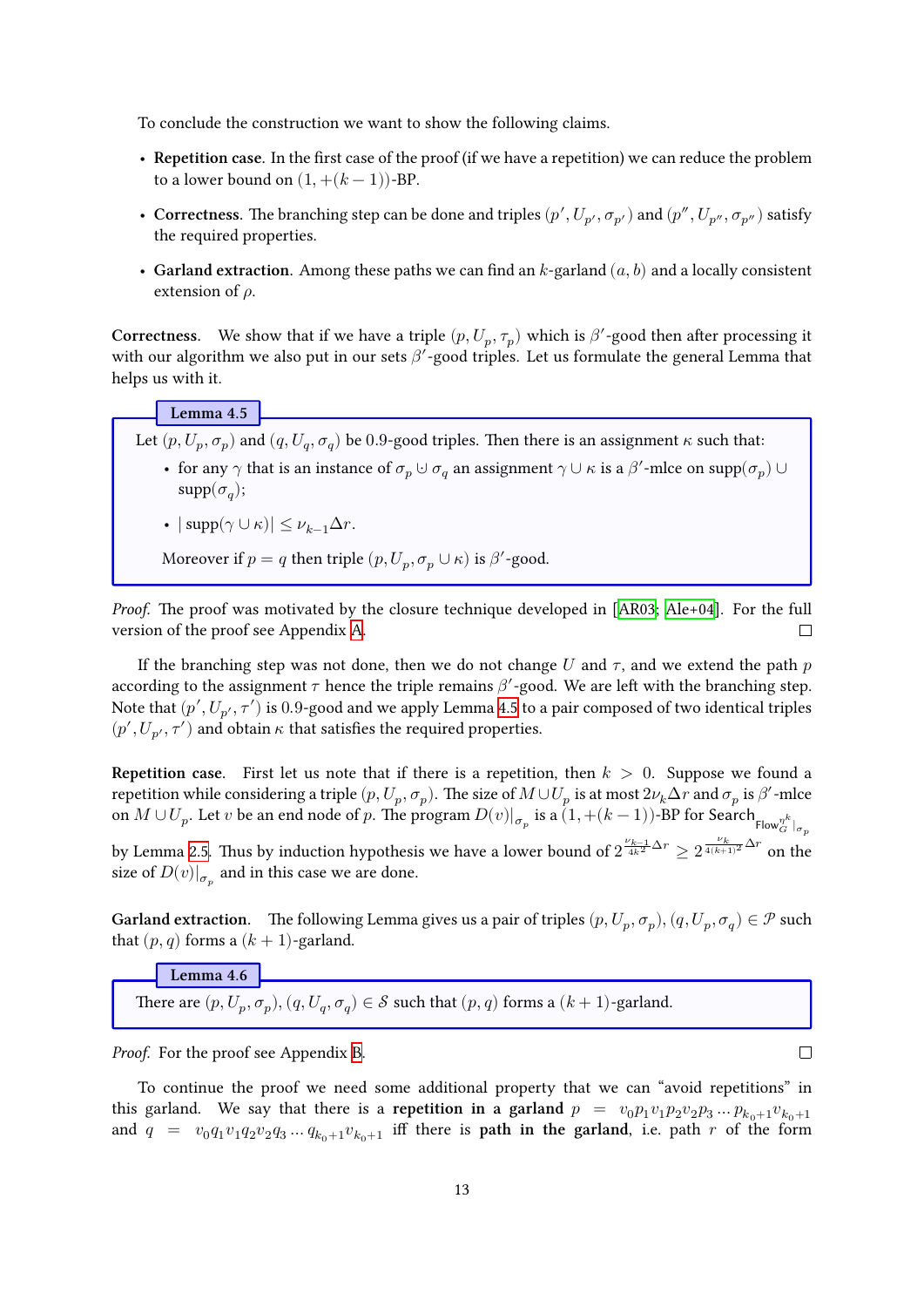$v_0r_1v_1r_2v_2r_3...r_{k_0+1}v_{k_0+1}$ , such that some variable is queried more than one time on it, where  $r_i \in \{p_i, q_i\}.$ 

Consider a path r in our garland  $(p, q)$  that contains a repetition and  $r' \subseteq r$  the largest initial segment of  $r$  without repetitions. Let  $v$  be its end node. We apply Lemma [4.5](#page-12-0) to triples  $(p, U_p, \sigma_p), (q, U_q, \sigma_q)$ , which gives us assignment  $\kappa$ , and choose a instance  $\gamma$  of  $\sigma_p \cup \sigma_q$  that is consistent with  $\tau_{r'}$ . Moreover,  $|\text{ supp}(\gamma \cup \kappa)| \leq \nu_{k-1}\Delta r$ , and  $\gamma \cup \kappa$  is a  $\beta'$ -mlce on  $\text{supp}(\sigma_p) \cup \text{supp}(\sigma_q)$ . Hence by Lemma [2.5](#page-5-1) we can use the induction hypothesis for  $(1, +k - 1)$ -BP  $D(v)|_{\tau_{r'}}$  and formula  $\varphi|_{\gamma \cup \kappa}$ . The size of  $D(v)|_{\tau_{r'}}$  is at least  $2^{\frac{\nu_{k-1}}{4k^2}\Delta r} \geq 2^{\frac{\nu_{k}}{4(k+1)^2}\Delta r}$ .

For the rest of the proof we can assume that on any path  $r$  of the form described above there are no repetitions.

### <span id="page-13-0"></span>**4.3 Unreachable Leaves**

Let us summarize what we have from the previous section. We created a pair of triples:  $(p, U_p, \sigma_p)$ and  $(q, U_q, \sigma_q)$  such that:

•  $(p, q)$  forms  $(k_0 + 1)$ -garland:

$$
\hskip-2cm - p = v_0 p_1 v_1 p_2 v_2 p_3 \dots p_{k_0 + 1} v_{k_0 + 1};
$$

$$
- q = v_0 q_1 v_1 q_2 v_2 q_3 \dots q_{k_0+1} v_{k_0+1};
$$

- $(p, U_p, \sigma_p)$  and  $(q, U_q, \sigma_q)$  are  $\beta'$  -good;
- there are no repetitions on any path in the garland  $(p, q)$ .

We use Lemma [4.5](#page-12-0) for  $(p, U_p, \sigma_p)$  and  $(q, U_q, \sigma_q)$  and get an assignment  $\kappa$ . Let us fix an assignment  $\gamma$ that is an instance of  $\sigma_p \cup \sigma_q$  consistent with:

•  $\tau_p$ ;

• values in  $\sigma_q$  that do not contradict  $\tau_p$ 

and denote  $\zeta := \gamma \cup \kappa$ . Note that, by construction:

- $|\zeta| \leq \nu_{k-1} \Delta r$ ;
- $|\zeta|$  is  $(r, 0.6, \beta')$ -locally consistent.

In this section we describe a set of clauses that should be unreachable from the vertex  $v_{k_0+1}$ . Note that on each segment of a garland  $(v_i p_i v_{i+1}, v_i q_i v_{i+1})$  we query at least one variable in both assignments  $\tau_p$  and  $\tau_q$  and get the different values. Denote any variable that satisfies this property by  $x_i$ .

We remind that  $\varphi \coloneqq \mathsf{Flow}_G^{\eta^{k_0+1}}.$  Let  $\mathfrak{D}, \mathfrak{C}$  be the subsets of clauses:

$$
\mathfrak{D} \coloneqq \{D \in \mathsf{Flow}_G \mid \text{for every } e \text{ that corresponds to some } x_i : e \in \eta^{k_0+1}(D)\}.
$$

and

 $\mathfrak{C} = \{ C \in \varphi \mid C \text{ is obtained from some } D \in \mathfrak{D} \text{ by the amplification trick} \}.$ 

For the sake of contradiction suppose that there is a path s from  $v_{k_0+1}$  such that:

- $s$  is a consistent path and  $\tau_s$  is consistent with  $\zeta$  and hence  $ps$  is also consistent;
- *s* ends in a clause  $C \in \mathfrak{C}$ .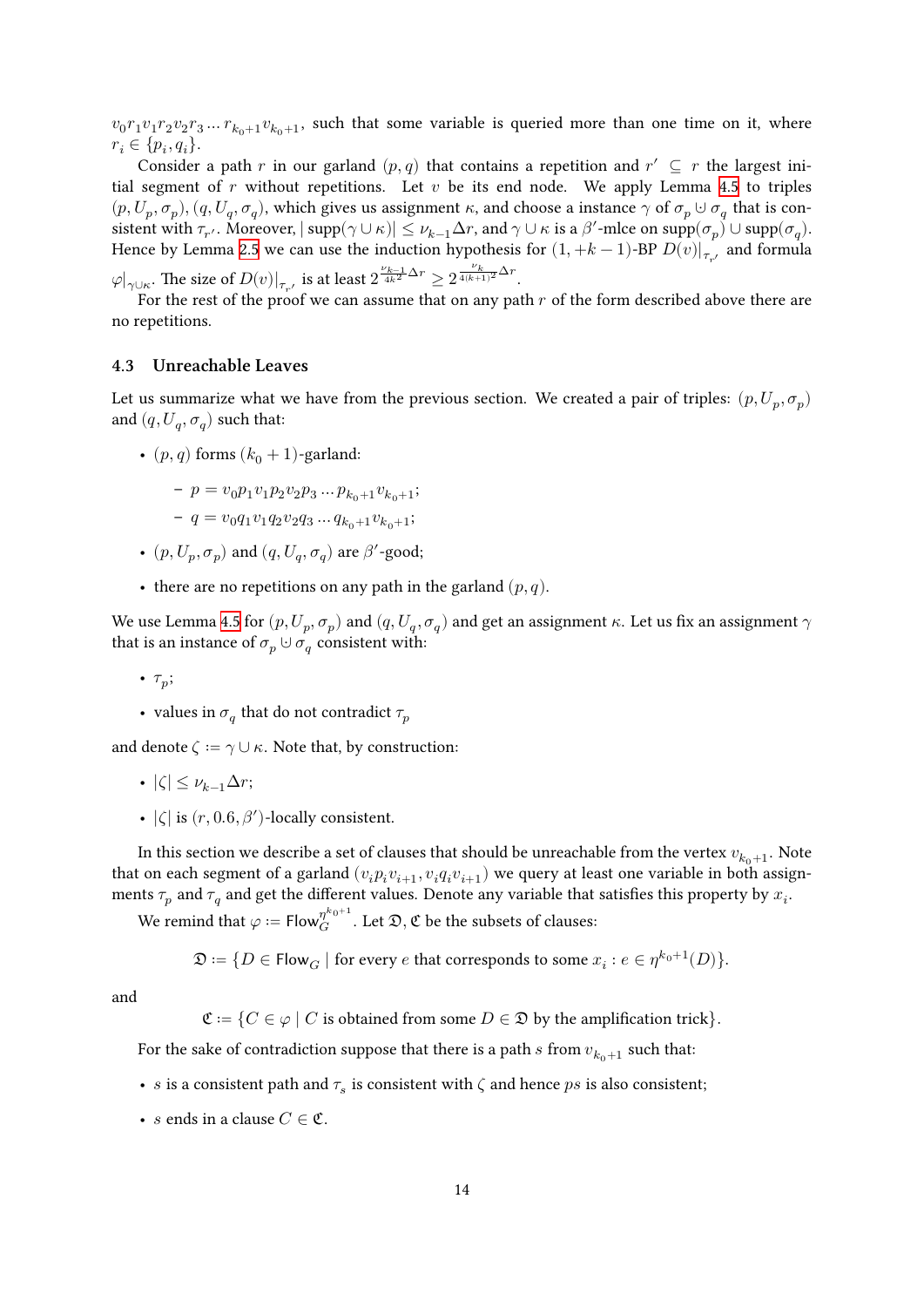Consider a family of paths  $r_i := v_0 p_1 v_1 p_2 v_2 p_3 \dots p_{i-1} v_{i-1} q_i v_i p_{i+1} q_{i+1} p_{i+2} \dots p_{k_0+1} v_{k_0+1}$ , where  $i \in [k_0 + 1]$ . All paths  $r_i$  are consistent since there are no repetitions in the garland  $(p, q)$ . Hence if  $r_i$  is inconsistent with  $s$  then on  $s$  we requery some variable  $x_i^\prime$  from the segment  $v_{i-1}q_iv_i$  and get an inconsistent value.

By construction,  $\tau_s$  is consistent with  $\zeta$ , and  $\zeta := \gamma \cup \kappa$ , where  $\gamma$  is an instance of  $\sigma_p \cup \sigma_q$ . If  $x'_i$ appeared in  $v_{i-1}q_iv_i$ , but not in  $v_{i-1}p_iv_i$  (note that it cannot appear in any other segment of the garland, since there are no repetitions on the garland), then  $(\sigma_p \cup \sigma_q)(x'_i) \in {\sigma_q(x'_i), ?}$  and  $\tau_p(x'_i) = *$  thus  $\gamma(x'_i)=\sigma_q(x'_i)$  by the choice of  $\gamma.$  It follows that  $\zeta(x'_i)=\sigma_q(x'_i)$  as well, and since  $\tau_s$  is consistent with  $\zeta$ , we cannot obtain an inconsistent with  $\tau_{q_i}$  value for  $x'_i$  while requerying it. Hence  $x'_i$  had appeared in  $v_{i-1}p_iv_i$  as well, and on s we requeried a variable from  $v_{i-1}p_iv_i$  in consistent way. Moreover if all paths from some set  ${r_i}_{i \in L}$  where  $L \subseteq [k_0 + 1]$  are inconsistent with s we requery at least  $|L|$ variables from the path  $p$  on the path  $s$ . Hence at least one of the paths  $r_{i_0}$  is consistent with  $s$ , where  $i_0 \in [k_0 + 1]$  (or on the path *ps* we requery at least  $k_0 + 1$  variables).

### **Remark 4.7**

This is the only place there we use the property that there are no repetitions on the garland.

Consider two paths  $ps$  and  $r_{i_0}s\!$ 

- these paths are consistent;
- $\tau_{ps}(x_{i_0}) \neq \tau_{r_{i_0}s}(x_{i_0}).$

These properties imply that clause  $C$  is not a legal answer for at least one these paths, and we have a contradiction with the assumption that there is a consistent path from  $v_{k_0+1}$  to this clause. That gives us the desired description of leaves that should be unreachable for  $v_{k_0+1}$ .

To conclude the proof it remains to show that there should be a path from  $v_{k_0+1}$  to at least one leaf marked by a clause  $C \in \mathfrak{C}$ . We do it in the next section.

### <span id="page-14-0"></span>**4.4 Directing the Flow**

Let us remind that we deal with  $\varphi:=\mathsf{Flow}_G^{\eta^{k_0+1}}.$  To show that there is a path consistent with  $\zeta$  from  $v_{k_0+1}$  to a leaf with a label  $C\in\mathfrak C$  we show that  $(\varphi\setminus\mathfrak C)|_\zeta$  is satisfiable and hence there should be an extension of  $\zeta$  that violates only clauses from  $\mathfrak{C}$ .

### **Remark 4.8**

If we do not care about assignment  $\zeta$ , the statement is trivial, since  $\varphi$  is so-called minimally unsatisfiable formula (that becomes satisfiable after removing any clause). But  $\zeta$  transforms our formula to "heavily unsatisfiable" formula, since  $\zeta$  0.6-satisfies a lot of vertices (that was the crucial property that we used to create a garland).

Note that by construction of  $\eta^{k_0+1}$  for each  $v\in V$  there exists a clause  $D\in\mathfrak{D}$  that had originated from the constraint for  $v$ . For each  $v$ , we pick any such clause and denote it by  $D_v$ . We divide the rest of the proof into two parts.

- 1. "Local part". We find a carefully chosen large enough set of vertices  $U \in V$  and an assignment  $\tau \supseteq \zeta$  such that there is a set  $V_\tau \supseteq (U \cup V_\zeta)$ :
	- $(V\setminus V_\tau, E\setminus \mathrm{supp}(\tau))$  satisfies  $(r,\beta')$  -expansion property;
	- for all  $v \in U$  the assignment  $\tau$  violates  $D_v$  and hence  $\tau$  assigns all edges incident to  $v;$
	- for all  $v \in V_{\tau} \setminus U$  the assignment  $\tau$  satisfies constraint for  $v.$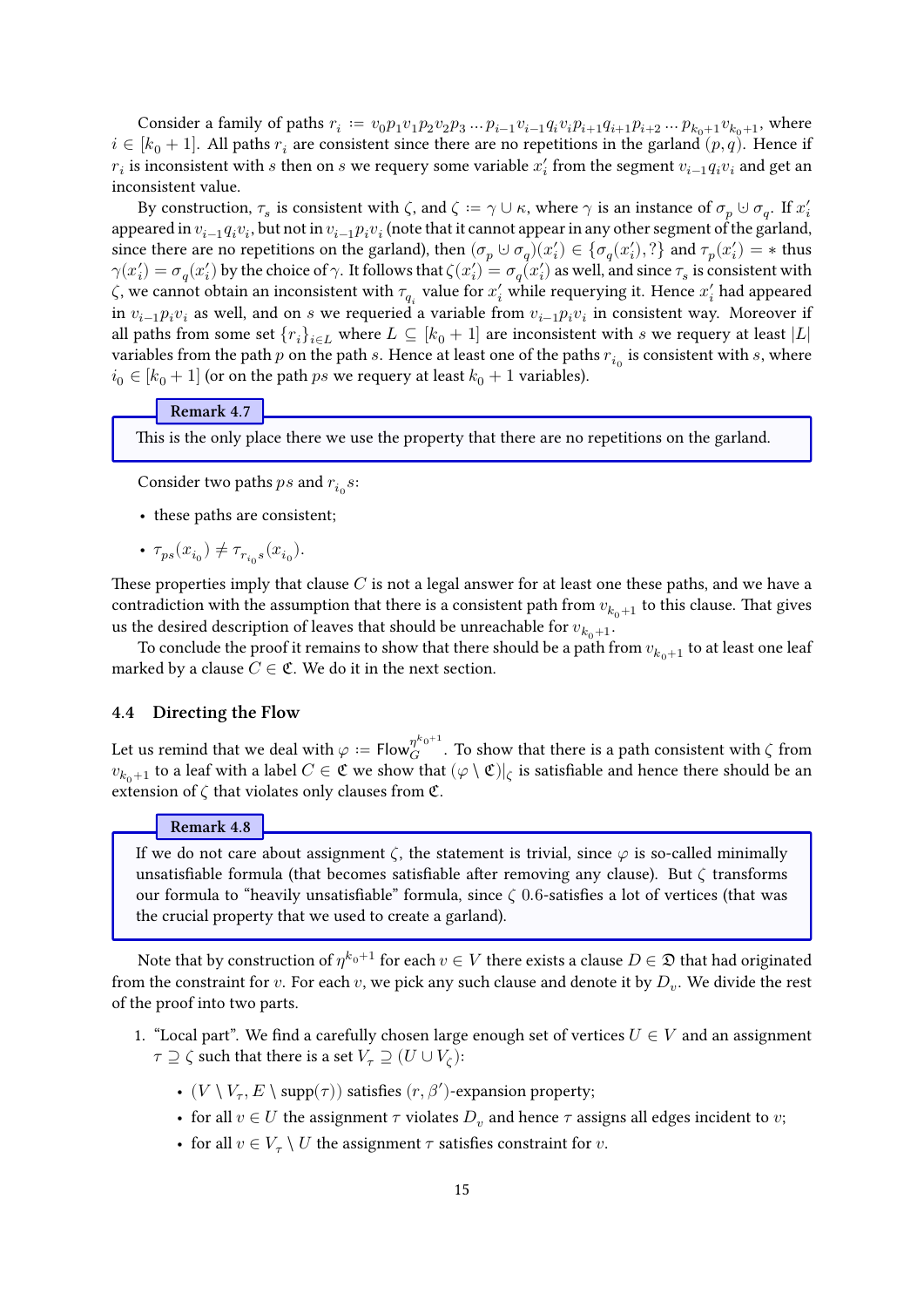For this part we use the simplified version of technique used for the garland creation.

2. "Global part". By using Max-Flow Min-Cut Theorem we show that  $\tau$  can be extended to total assignment that satisfies constraints for vertices whose constraints are neither satisfied nor falsified by  $\tau$  yet.

Since we satisfy all the constraints of  $(\mathsf{Flow}_G \setminus \mathfrak{D})_\zeta$  this assignment also satisfies all constraints in  $(\varphi \setminus \mathfrak{C})|_{\zeta}$  by the construction of the formula  $\varphi$  (clauses of  $\varphi$  are the weakened versions of the clauses  $Flow_G$ ).

Before we proceed with the proof let us define the "overflow".

### **Definition 4.9**

The **overflow** introduced by a locally consistent assignment  $\sigma$  is:

$$
\mathsf{of}_\sigma \coloneqq 1 + \sum_{v \in V_\sigma} \left( \sum_{e \in E: \mathsf{st}(e) = v} x_e - \sum_{e \in E: \mathsf{en}(e) = v} x_e - c(v) \right).
$$

Note that of  $\zeta \le |\zeta| + 1 \le \nu_{k-1}\Delta r + 1$ .

**Local part.** We start with the local part of the proof. In the beginning of our construction  $U_0 := \emptyset$ ,  $\tau_0 \coloneqq \zeta$ ,  $V_{\tau_0} \coloneqq V_{\zeta}$  and  $i \coloneqq 0$ .

We repeat the following process while of  $_{\tau_i} > 0.$ 

- 1. Choose a vertex  $u_i$  that is untouched by  $\tau_i.$
- 2. Let  $\rho_{u_i}$  be an assignment to edges that are incident to  $u_i$  such that  $D_{u_i}$  is unsatisfied by  $\rho_{u_i}.$
- 3.  $\tau' \coloneqq \tau_i \cup \rho_{u_i}$ . Since  $u_i$  is untouched by  $\tau_i$  there is no intersection between  $\rho_{u_i}$  and  $\tau_i$ .
- 4. Let  $H_i \subseteq V \setminus V_{\tau_i}$  be the maximal set of vertices that satisfies:
	- $|H_i| \leq r;$ +  $|E(H_i, \overline{H_i} \setminus \{u_i\}) \setminus \mathrm{supp}(\tau_i)| \leq \beta' \Delta |H_i|.$

Let  $\kappa_i$  be an assignment on variables that correspond to edges in the set  $E(H)\setminus \mathrm{supp}(\tau')$  such that for all  $v \in H_i$ :

$$
\sum_{e \in E: \mathsf{st}(e) = v} (\tau' \cup \kappa_i) (x_e) - \sum_{e \in E: \mathsf{en}(e) = v} (\tau' \cup \kappa_i) (x_e) = c(v).
$$

$$
\text{5. } U_{i+1} \coloneqq U_i \cup \{u_i\}, \, \tau_{i+1} \coloneqq \tau' \cup \kappa_i \text{ and } V_{\tau_{i+1}} \coloneqq V_{\tau_i} \cup H_i \cup \{u_i\}.
$$

6. 
$$
i := i + 1
$$
.

Let  $\ell$  be a number of iterations in this process. Let  $U\coloneqq U_\ell$  and  $\tau\coloneqq\tau_\ell.$ 

At first we give an upper bound on  $\ell$ . Since for all  $i$  an assignment  $\kappa_i$  exactly satisfies vertices in H, inclusion of H into  $V_\tau$  does not change the overflow. Assignment  $\rho_{u_i}$  violates  $D_{u_i} \in \mathfrak{D}$  and by definition of  $\eta^{k_0+1}$ :

$$
-\frac{\Delta}{4}-1\leq \sum_{e\in E: \text{st}(e)=u_i}\rho_{u_i}(x_e)-\sum_{e\in E: \text{en}(e)=u_i}\rho_{u_i}(x_e)\leq -\frac{\Delta}{4}.
$$

Hence on each iteration of  $_{\tau_{i+1}} \leq$  of  $_{\tau_i} - \frac{\Delta}{4}$  $\frac{\Delta}{4}$  and  $|U| \leq \frac{4|\zeta|}{\Delta}$  and  $-\frac{\Delta}{4} - 1 \leq$  of  $_{\tau} \leq 0$ .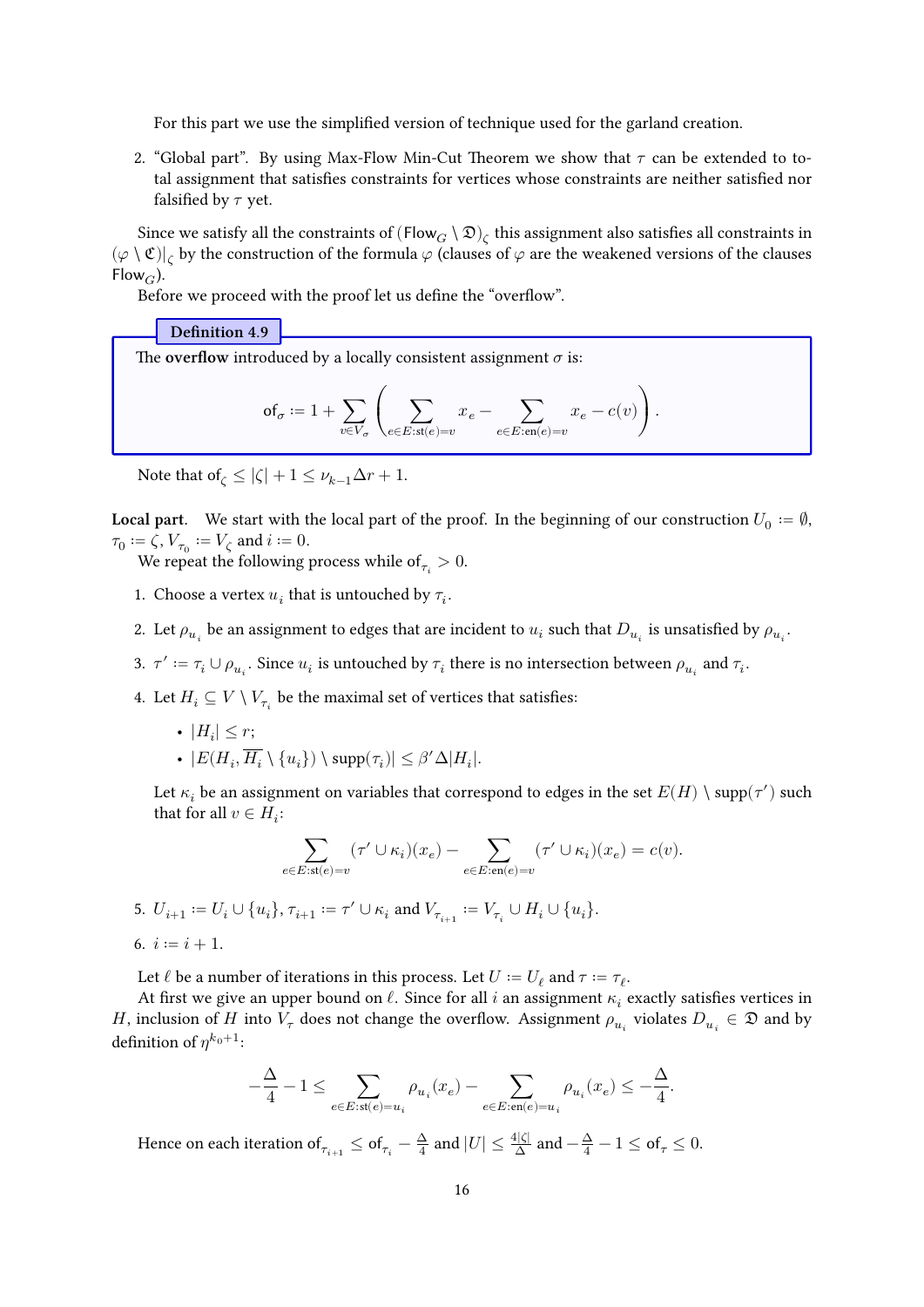**Lemma 4.10**

<span id="page-16-1"></span>For all  $i \leq \ell$ :

•  $\kappa_i$  exists;

$$
\text{ }\text{ }\text{ }|V_{\tau_i}|\leq \textstyle\frac{1}{(\beta-\beta')\Delta}(\text{supp}(\zeta)+\Delta|U_i|) \text{ and hence } |\tau_i|\leq \textstyle\frac{2}{(\beta-\beta')}(|\text{supp}(\zeta)|+\Delta|U_i|);
$$

-  $(V\setminus V_{\tau_i},E\setminus \mathrm{supp}(\tau_i))$  satisfies  $(r,\beta')$  -expansion property.

*Proof.* This Lemma may be considered as simplified version of Lemma [4.5.](#page-12-0) For the proof see Appendix [A.](#page-23-0)  $\Box$ 

To conclude the construction note that  $\tau_i \leq \frac{10}{4}$  $\frac{10}{4}\nu_{k-2}\Delta r\leq \frac{\Delta}{4}r$  for all  $i\leq \ell$  and we always can find the vertex untouched by  $\tau_i$ .

### **Remark 4.11**

This is the only place where we use that  $r \leq \frac{n}{\Delta}$ .

Global part. Let  $B := V_\tau \setminus V_\zeta$ . For the vertex  $v \in V$  the **overflow of** v is defined in the following way:

$$
\mathsf{of}(v) := -\sum_{\substack{e \in \mathsf{supp}(\tau) \\ \mathsf{st}(e) = u}} \tau(x_e) + \sum_{\substack{e \in \mathsf{supp}(\tau) \\ \mathsf{en}(e) = u}} \tau(x_e) + c(v).
$$

We want to create an auxiliary graph. Let  $F^+:=\{v\in V\setminus V_\tau\mid \text{of}(v)>0\}$  and  $F^-:=\{v\in V\setminus V_\tau\mid \text{of}(v)>0\}$ of(*v*)  $<$  0}. See fig. [2.](#page-16-0)

<span id="page-16-0"></span>

Figure 2: Set after assignment

Figure 3: Graph  $G'$  with cuts

We define a graph  $G' \coloneqq (V', E')$  on vertices  $V' \coloneqq (V \setminus V_\tau) \cup \{s\} \cup \{t\}$ , where  $s$  is a source and t is a sink. Edges  $E'$  include four groups:

- $E \setminus \text{supp}(\tau);$
- we connect *s* with all  $v \in F^+$  by of(*v*) number of edges;
- we connect t with all  $v \in F^-$  by  $-\text{of}(v)$  number of edges;
- if of  $\tau$   $<$  0 we choose an arbitrary set of vertices  $S \in V \setminus V_\tau$  of size  $|\text{of}_\tau|$  and connect all  $v \in S$ with  $s$  by one more edge.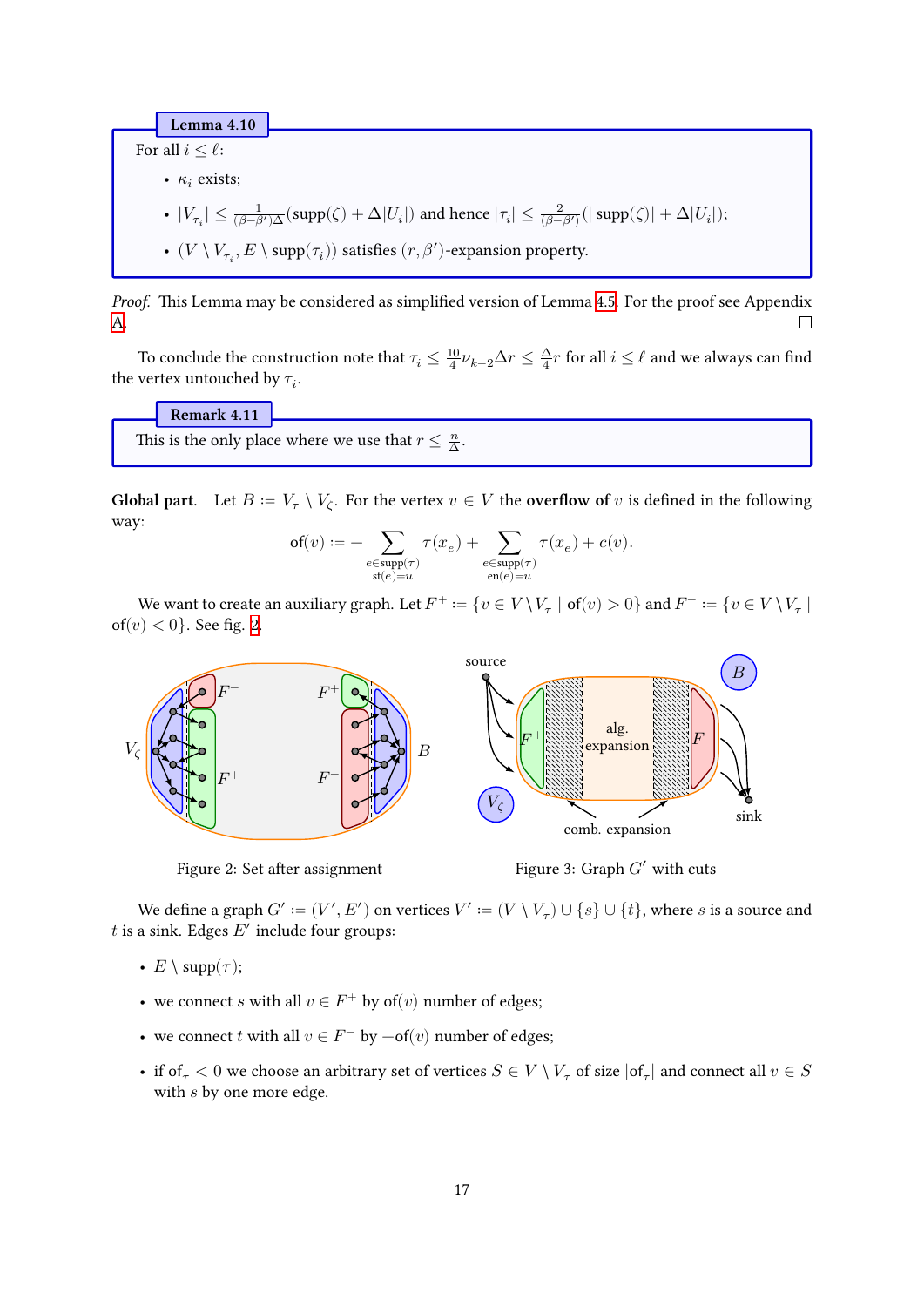See fig. [3.](#page-16-0)

### **Remark 4.12**

<span id="page-17-0"></span>\n- 1. 
$$
\deg(s) = \deg(t);
$$
\n- 2. If  $A \subseteq V'$  then  $E(\{s\}, A) \leq \frac{\Delta}{4} + 1 + \sum_{v \in A} \text{of}(v)$  and  $E(\{t\}, A) = -\sum_{v \in A} \text{of}(v)$ .
\n

*Proof.* The first property follows from the construction of  $\tau$  and the second one follows from definition of  $G'$ .  $\Box$ 

Let  $f := \deg(s)$ . To conclude the proof we want to show that there is an s-t flow in G' of size  $f$  (assuming that capacity of each edge is 1) and that if this flow exists, then we have an extension of  $\tau$  that satisfies Flow $_G\setminus\mathfrak{D}$ . As we mention above together these facts imply that  $(\mathsf{Flow}_G\setminus\mathfrak{D})|_\tau$  is satisfiable hence  $(\mathsf{Flow}_G\setminus\mathfrak{D})|_\zeta$  is satisfiable and  $(\varphi\setminus\mathfrak{C})|_\zeta$  is also satisfiable hence there is a path from  $v_{k_0+1}$  to a leaf marked by some  $C \in \mathfrak{C}$  which is a contradiction with an existence of a garland and an assumption about size of the branching program.

We start with the second part. Suppose that we have a flow of size  $f$ . Fix the flow that achieves this value. We define a total proper assignment  $\sigma \supseteq \tau$  in the natural way. Consider an edge  $e \in E' \cup E$ and  $a = (u, v), a' = (v, u)$  its directed copies. If there is a flow on the edge e:

- from u to v then  $x_a = 1$  and  $x_{a'} = 0$ ;
- from v to u then  $x_a = 0$  and  $x_{a'} = 1$ .

otherwise we set  $x_a = 0$  and  $x_{a'} = 0$ .

Note that  $f = \deg(s)$  hence we use all edges that connect s with other vertices to push the flow. That implies for all  $v \in V \setminus V_\tau$ :

$$
\sum_{\substack{e \in \text{supp}(\sigma) \backslash \text{supp}(\tau) \\ \text{st}(e) = v}} \sigma(x_e) + \sum_{\substack{e \in \text{supp}(\sigma) \backslash \text{supp}(\tau) \\ \text{en}(e) = v}} \sigma(x_e) = |E(s,v)| = \textsf{of}(v)
$$

and hence

$$
\sum_{e \in E: \mathsf{st}(e) = v} \sigma(x_e) + \sum_{e \in E: \mathsf{en}(e) = v} \sigma(x_e) = c(v).
$$

and constraints for all vertices in  $V\setminus V_\tau$  are satisfied, but  $\tau$  itself satisfied all constraints in Flow $_G\setminus\mathfrak{D}$ that correspond to vertices in  $V_\tau$ . Altogether it says that  $\sigma$  satisfies all constraints in Flow  $_G\setminus\mathfrak{D}$  as desired.

It remains to show that we have an  $s$ - $t$  flow of size  $f$  in  $G'$ . To do it we use the Max-Flow Min-Cut Theorem and show that minimal s-t cut has size f. Consider such a cut  $(S, T)$ , where  $S, T$  are disjoint subsets of  $V'$  such that  $s \in S$  and  $t \in T$ . We consider two cases:

- either S or T is small enough, then we use the  $(r, \beta')$ -expansion property that we have after removing  $\mathrm{supp}(\tau)$  and  $V_{\tau}$  from  $G;$
- S and T are large enough, then we use the Mixing Lemma to show that even removing supp( $\tau$ ) from  $G$  cannot destroy balanced cuts.

see fig. [3](#page-16-0).

Consider an arbitrary s-t cut  $S \cup T$ . Let  $J := S \setminus \{s\}$  and  $K := T \setminus \{t\}$  (see fig. [4](#page-18-0)). Consider the following cases.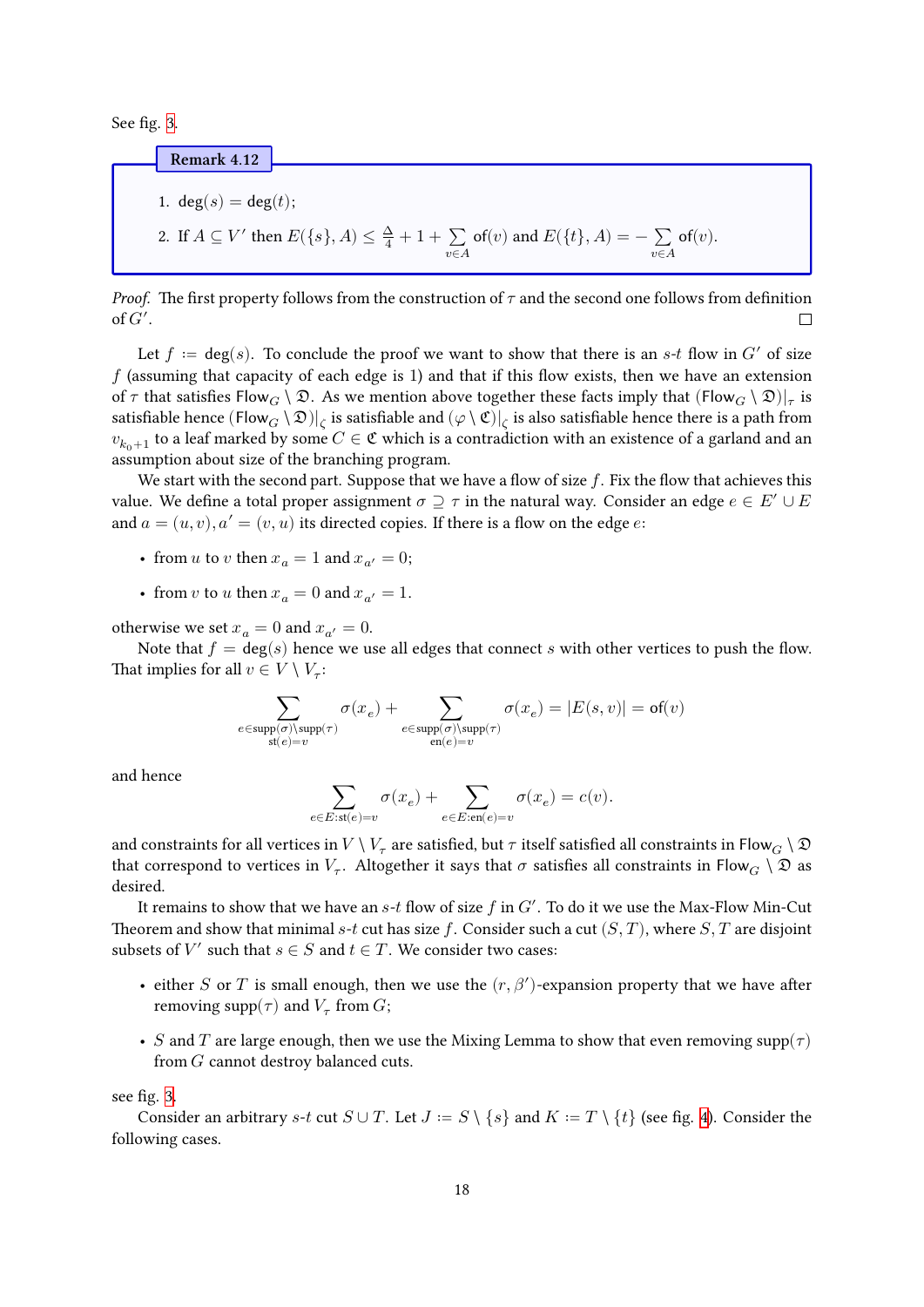<span id="page-18-0"></span>

Figure 4: Graph  $s$ - $t$  cut

- 1. If  $J = \emptyset$  or  $K = \emptyset$  then size of  $(S, T)$  cut equals  $\deg(s)$  or  $\deg(t)$  respectively and we are done.
- 2.  $0<|J|\leq r$  or  $0<|K|\leq r.$  Wlog assume that  $|J|\leq r.$  Note that:

$$
E_{G'}(S,T) = E_{G'}(\{s\},K) + E_{G'}(\{t\},J) + E_{G'}(J,K).
$$

 $E_{G'}(\{s\}, K) = \sum_{v \in F^+ \cap K}$  $of(v)$ , so by Remark [4.12](#page-17-0) to give a lower bound on the size of cut it is enough to show that  $E_{G'}(J,K) \geq \frac{\Delta}{4} + 1 + \sum_{v \in F^+ \cap J}$  of $(v)$ . But  $(V \setminus V_\tau, E \setminus {\rm supp}(\tau))$  satisfies  $(r, \beta')$ -expansion property. Hence

- for all  $v \in V \setminus V_\tau : |\text{of}(v)| \leq 0.1 \cdot \Delta;$
- $|E_{G'}(J,K)| \geq 0.9 \cdot \Delta |J|,$

that implies that  $|E_{G'}(J,K)| - \frac{\Delta}{4} - 1 \geq 2 \sum\limits_{v \in F^+ \cap J}$  $of(v).$ 

3.  $|J| > r$ ,  $|K| > r$ . Wlog assume that  $|J| \leq |K|$ . By Mixing Lemma:

$$
|E_G(J,\overline{J})| = \Delta|J| - E_G(J,J) \ge \Delta|J| - \frac{\Delta}{n}|J|^2 - \alpha \Delta|J| \ge \Delta|J| - |J| - \alpha \Delta|J| \ge 0.9 \cdot \Delta r,
$$

and

$$
|E_{G'}(J,K)|\geq |E_G(J,\overline{J})|-|\operatorname{supp}(\tau)|\geq 0.6\cdot \Delta r.
$$

On the other hand:

$$
f = \sum_{v \in F^+} \textsf{of}(v) =
$$
  

$$
\sum_{v \in F^+} \left( - \sum_{\substack{e \in \text{supp}(\tau) \\ \textsf{st}(e) = u}} \tau(x_e) + \sum_{\substack{e \in \text{supp}(\tau) \\ \textsf{en}(e) = u}} \tau(x_e) + c(v) \right) \le \sum_{\substack{e \in F^+}} \tau(x_e) + c(v) \le \frac{\Delta}{4}r.
$$

Hence in all cases  $(S, T)$  has size at least f which by Max-Flow Min-Cut Theorem implies the existence of flow in  $G'$  of size at least  $f$ . That as mentioned above implies the desired lower bound on the size of branching program.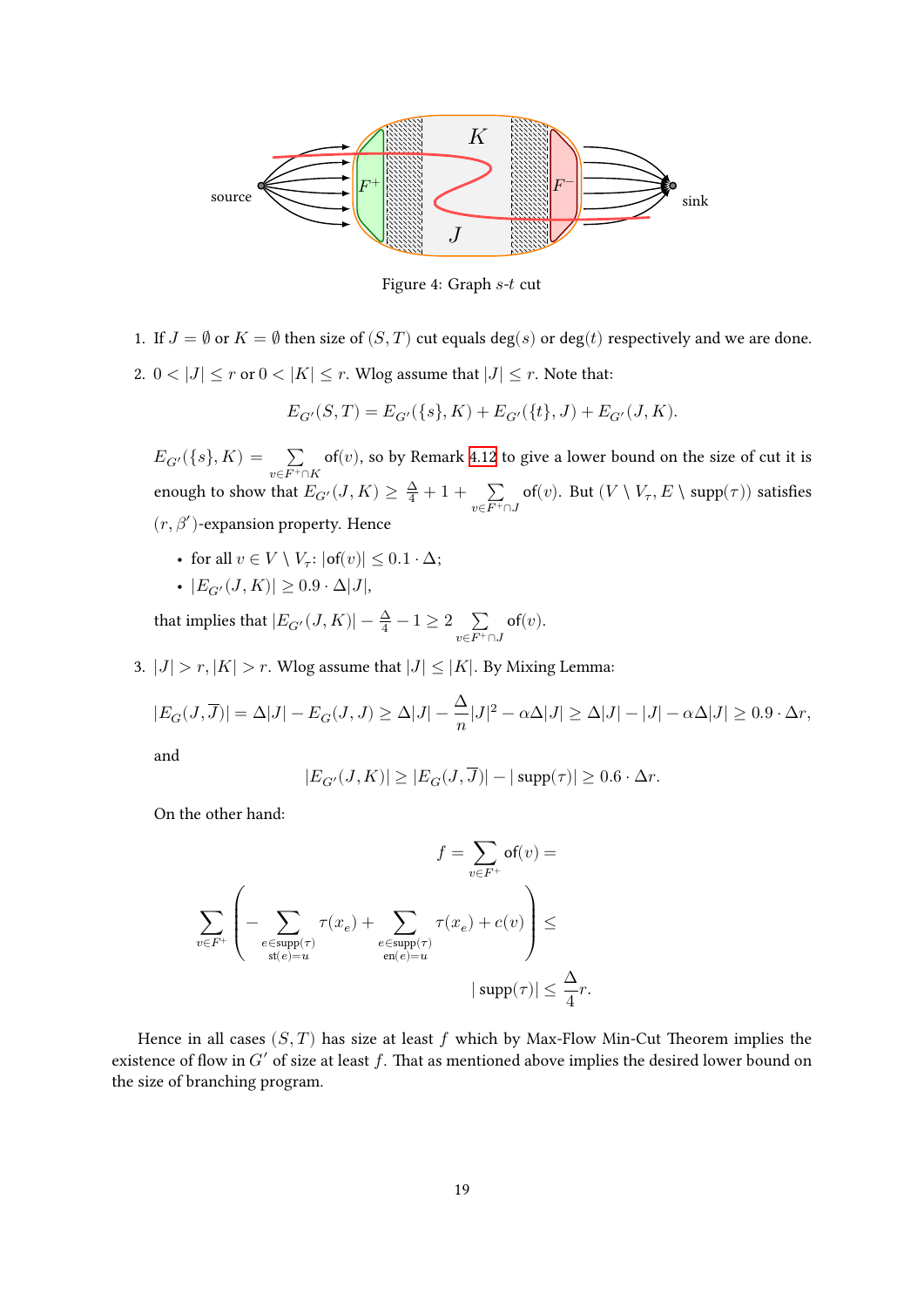### <span id="page-19-0"></span>**5 Cook–Reckhow Proof Systems**

In this section we illustrate that syntactic  $(1, +k)$ -BP give us a proof system in terms of Cook–Reckhow. This result is a generalization of the same result for formulas of bounded width [\[Kno17\]](#page-22-10). We start with the most general definition of a proof system for a language of unsatisfiable formulas.

**Definition 5.1 (Cook, Reckhow[[CR79\]](#page-21-6))**

A **proof system** is a polynomial-time algorithm  $\Pi(\varphi, w)$  that satisfies two properties:

*correctness:* if there is some  $w \in \{0,1\}^*$  such that  $\Pi(\varphi, w) = 1$  then  $\varphi$  is unsatisfiable;

*soundness:* if  $\varphi$  is an unsatisfiable boolean formula then there is a string  $w \in \{0,1\}^*$  such that  $\Pi(\varphi, w) = 1$ .

We say that  $w$  is a **witness of unsatisfiability** of  $\varphi$ .

 $(1, +k)$ -BP can be used to define a natural proof system. We assume that the witness of unsatisfiability of a CNF formula  $\varphi$  is a description of a  $(1, +k)$ -BP that solves Search<sub> $\varphi$ </sub> problem; denote it by  $(1, +k)$  $(1, +k)$  $(1, +k)$ -BP-PS. This definition is equivalent to the definition of  $(1, +k)$ -BP-PS from [[Kno17](#page-22-10)] but we erase some technicalities.

For our purpose we need to show that there is a polynomial-time algorithm that checks whether a given description is a  $(1, +k)$ -BP and that it solves Search.

**Lemma 5.2**

<span id="page-19-2"></span>There is an algorithm that for given syntactic  $(1, +k)$ -BP of size *s* and boolean CNF formula  $\varphi$  with m clauses and n variables checks whether this program solves Search<sub> $\varphi$ </sub> in time  $\mathcal{O}\left[\left(\frac{4en}{k}\right)^k sn^2m\right]$ .

We defer the proof of this Lemma to section [5.1](#page-19-1).

### **Theorem [1.3](#page-2-1)**

A syntactic  $(1, +k)$ -BP-PS is a proof system in terms of Cook–Reckhow definition for any constant  $k \in \mathbb{N}$ .

*Proof.* Given a description of a branching program B we can use an algorithm from Theorem [2.4](#page-5-2) to check whether it is  $(1, +k)$ -BP. After that we can use an algorithm from Lemma [5.2](#page-19-2) to check whether this program solves Search<sub> $\varphi$ </sub> problem. If  $k$  is an absolute constant both algorithms work in time poly( $|\varphi|, |B|$ ).  $\Box$ 

### <span id="page-19-1"></span>**5.1 Proof of Lemma [5.2](#page-19-2)**

Fix some syntactic  $(1, +k)$ -BP *B* and some CNF formula  $\varphi$  :=  $\dot{}$  $\bigvee C_i$ . Leaves of B are marked by clauses of  $\varphi$ . We construct an auxiliary branching programs  $B_i^{\quad i=1 \quad \, }$  that are obtained by replacing the labels  $C_i$  of sinks by 1 and other labels by 0.

The clause C is a solution of the Search problem for an assignment z iff  $C(z) = 0$ . Hence B makes a mistake on the assignment  $z$  iff the path that corresponds to  $z$  ends in sink marked by  $C$  and  $C(z) = 1$ . But it means that B makes a mistake iff there is a variable  $x_i$  such that an assignment  $x_i \leftarrow z_i$  satisfies C and there is a path in B from source to sink labeled by C consistent with an assignment  $x_i \leftarrow z_i$ .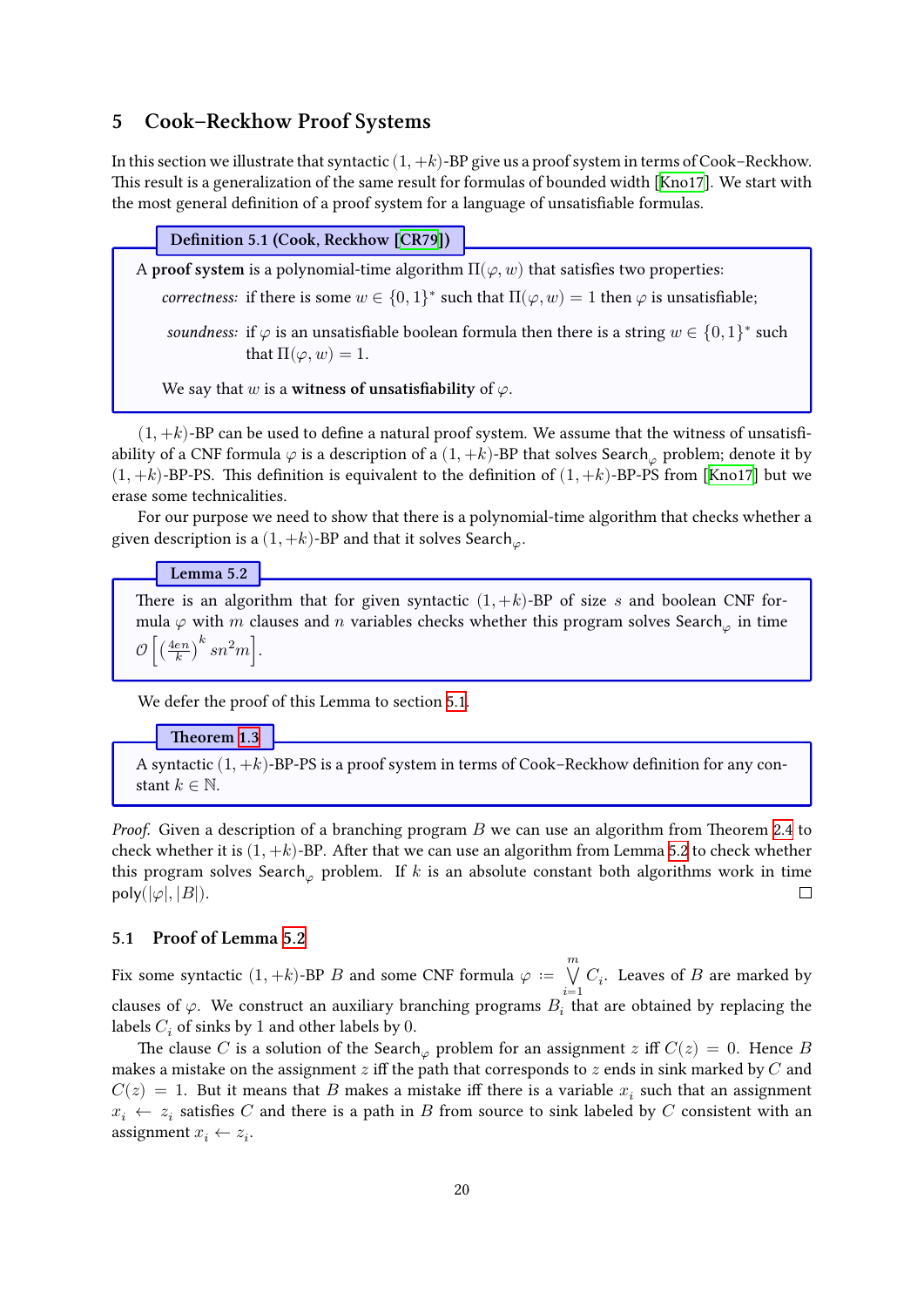

Figure 5: Construction of  $B_i$ 

The last observation gives useful criteria of correctness. We have path in  $B$  from source to sink that is labeled by  $C_i$  consistent with some assignment  $x_j \leftarrow a$  iff  $B_i|_{x_j \leftarrow a}$  is satisfiable. We are ready to describe an algorithm:

- 1. enumerate all clauses  $C_i \in \varphi$ ;
- 2. enumerate variables  $x_j \in C_i$  and consider a constant  $a$  such that  $C_i|_{x_j \leftarrow a} = 1$ ;
- 3. check whether  $B_i|_{x_j \leftarrow a}$  is satisfiable, if yes return "NO";
- 4. if  $B$  passes all tests then return " $B$  is correct".

The correctness of this algorithm follows from previous observation. And we run satisfiability algorithm at most  $nm$  times hence the running time is at most  $\mathcal{O}\left[\left(\frac{4en}{k}\right)^k sn^2m\right]$ .

# **6 Open Problems**

In conclusion we want to mention some open problems. We start with the obvious ones.

- 1. Find a formula that is hard for  $(1, +k)$ -BP where  $k := n^{\varepsilon}$ .
- 2. Find a formula that is hard for read-twice branching programs (programs that on any path may read each variable at most twice).

Another problems are more technical, but in our opinion the solution of these problems may lead to new techniques for proving lower bounds.

- 3. Find a "natural" formula that is hard for  $(1, +k)$ -BP for any  $k > 0$ . The main problem with the current bound is that we amplify our formula by an  $\eta$  function. This is an artificial trick that prevents generalization of our main Theorem.
- 4. More difficult question: can we prove a lower bound on random  $\Delta$ -CNF formulas? This is a canonical example of the hard formulas. Typically, only the "local" structure is used for proving lower bounds on these formulas, which is one of the important barriers for proving lower bounds on these formulas in  $AC_0$ -Frege proof system.

# **Acknowledgements**

The authors would like to thank Dmitry Itsykson, Artur Riazanov for fruitful discussions and comments, Edward Hirsch for comments on the draft, Alexander Knop for a statement of the problem.

The research presented in Sections 3 and 4 is supported by Russian Science Foundation (project 18-71-10042).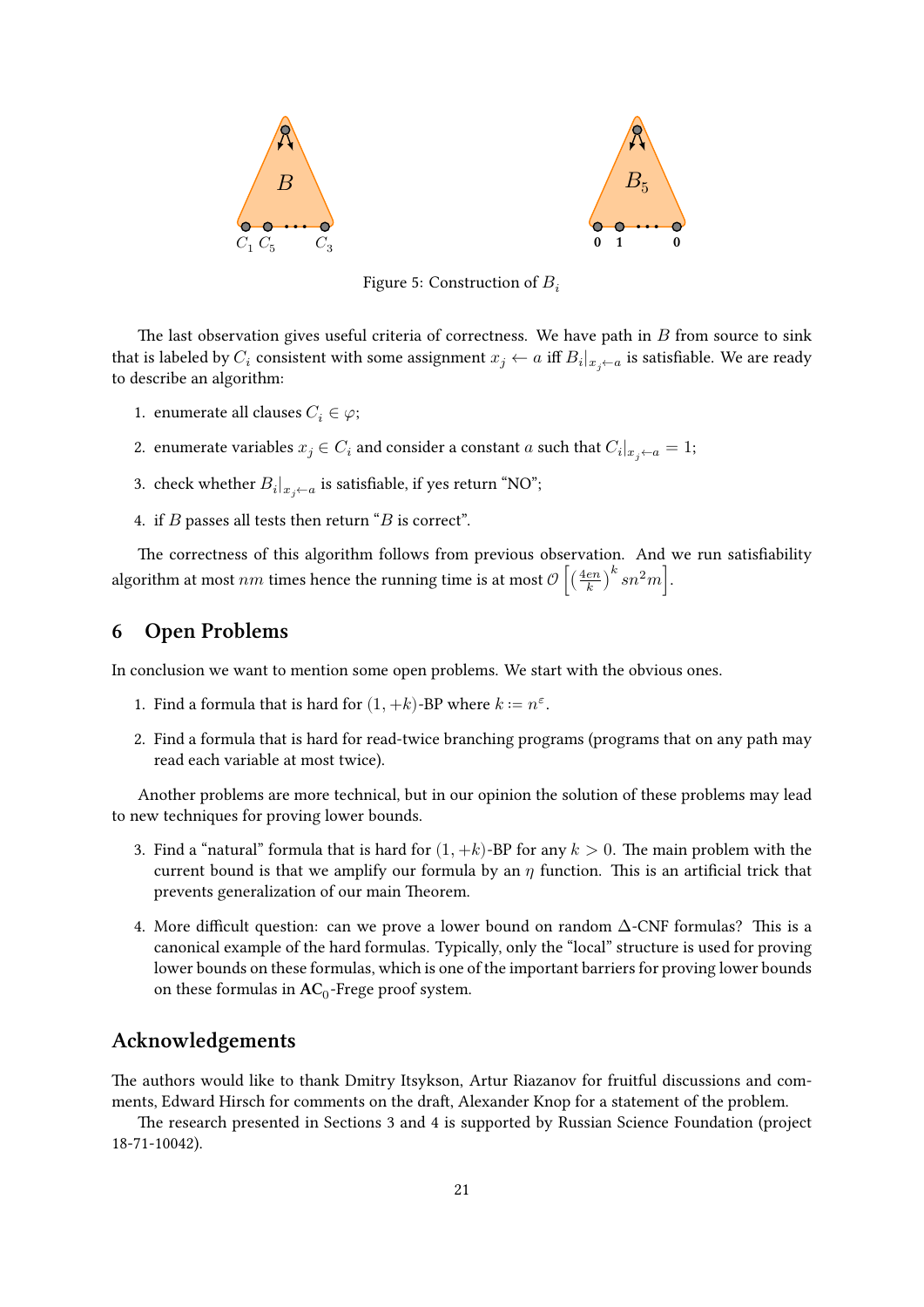# **References**

- <span id="page-21-10"></span>[AC88] Noga Alon and Fan R. K. Chung. "Explicit construction of linear sized tolerant networks." In: *Discret. Math.* 72.1-3 (1988), pp. 15-19. DOI: [10.1016/0012-365X\(88\)90189-6](https://doi.org/10.1016/0012-365X(88)90189-6). URL: [https://doi.org/10.1016/0012-365X\(88\)90189-6](https://doi.org/10.1016/0012-365X(88)90189-6).
- <span id="page-21-7"></span>[Ale+04] Michael Alekhnovich, Eli Ben-Sasson, Alexander A. Razborov, and Avi Wigderson. "Pseudorandom Generators in Propositional Proof Complexity." In: *SIAM J. Comput.* 34.1 (2004), pp. 67–88. doi: [10 . 1137 / S0097539701389944](https://doi.org/10.1137/S0097539701389944). uRl: [https : / / doi . org / 10 . 1137 /](https://doi.org/10.1137/S0097539701389944) [S0097539701389944](https://doi.org/10.1137/S0097539701389944).
- <span id="page-21-8"></span>[Ale+07] Michael Alekhnovich, Jan Johannsen, Toniann Pitassi, and Alasdair Urquhart. "An Exponential Separation between Regular and General Resolution." In: *Theory Comput.* 3.1 (2007), pp. 81–102. doi: [10.4086/toc.2007.v003a005](https://doi.org/10.4086/toc.2007.v003a005). uRl: [https://doi.org/10.4086/](https://doi.org/10.4086/toc.2007.v003a005) [toc.2007.v003a005](https://doi.org/10.4086/toc.2007.v003a005).
- <span id="page-21-5"></span>[AR03] Michael Alekhnovich and Alexander A. Razborov. "Lower Bounds for Polynomial Calculus: Non-Binomial Case." In: *Proceedings of the Steklov Institute of Mathematics* 242 (2003). Available at http://people.cs.uchicago.edu/~razborov/files/misha.pdf. Preliminary version in *FOCS '01*., pp. 18–35.
- <span id="page-21-3"></span>[Ats+18] Albert Atserias, Ilario Bonacina, Susanna F. de Rezende, Massimo Lauria, Jakob Nordström, and Alexander A. Razborov. "Clique is hard on average for regular resolution." In: *Proceedings of the 50th Annual ACM SIGACT Symposium on Theory of Computing, STOC 2018, Los Angeles, CA, USA, June 25-29, 2018*. Ed. by Ilias Diakonikolas, David Kempe, and Monika Henzinger. ACM, 2018, pp. 866-877. poi: 10.1145/3188745.3188856. uRL: https: [//doi.org/10.1145/3188745.3188856](https://doi.org/10.1145/3188745.3188856).
- <span id="page-21-4"></span>[BW01] Eli Ben-Sasson and Avi Wigderson. "Short proofs are narrow – resolution made simple." In: *J. ACM* 48.2 (2001), pp. 149-169. poi: [10.1145/375827.375835](https://doi.org/10.1145/375827.375835). uRL: [https://doi.](https://doi.org/10.1145/375827.375835) [org/10.1145/375827.375835](https://doi.org/10.1145/375827.375835).
- <span id="page-21-6"></span>[CR79] Stephen Cook and Robert Reckhow. "The Relative Efficiency of Propositional Proof Systems." In: *Journal of Symbolic Logic* 44.1 (Mar. 1979), pp. 36–50. uRl: [https : / /](https://projecteuclid.org:443/euclid.jsl/1183740343) [projecteuclid.org:443/euclid.jsl/1183740343](https://projecteuclid.org:443/euclid.jsl/1183740343).
- <span id="page-21-9"></span>[FF56] L. R. Ford and D. R. Fulkerson. "Maximal Flow Through a Network." In: *Canadian Journal* of Mathematics 8 (1956), pp. 399-404. DOI: [10.4153/CJM-1956-045-5](https://doi.org/10.4153/CJM-1956-045-5).
- <span id="page-21-11"></span>[GMT09] Konstantinos Georgiou, Avner Magen, and Madhur Tulsiani. "Optimal Sherali-Adams Gaps from Pairwise Independence." In: *Approximation, Randomization, and Combinatorial Optimization. Algorithms and Techniques*. Ed. by Irit Dinur, Klaus Jansen, Joseph Naor, and José Rolim. Berlin, Heidelberg: Springer Berlin Heidelberg, 2009, pp. 125–139. isbn: 978-3-642- 03685-9.
- <span id="page-21-0"></span>[JR98] Stasys Jukna and Alexander A. Razborov. "Neither Reading Few Bits Twice Nor Reading Illegally Helps Much." In: *Discret. Appl. Math.* 85.3 (1998), pp. 223-238. poi: 10.1016/ [S0166-218X\(98\)00042-0](https://doi.org/10.1016/S0166-218X(98)00042-0). uRl: [https://doi.org/10.1016/S0166-218X\(98\)00042-](https://doi.org/10.1016/S0166-218X(98)00042-0) [0](https://doi.org/10.1016/S0166-218X(98)00042-0).
- <span id="page-21-1"></span>[Juk08] Stasys Jukna. "Expanders and time-restricted branching programs." In: *Theor. Comput. Sci.* 409.3 (2008), pp. 471–476. doi: [10.1016/j.tcs.2008.09.012](https://doi.org/10.1016/j.tcs.2008.09.012). uRl: [https://doi.org/](https://doi.org/10.1016/j.tcs.2008.09.012) [10.1016/j.tcs.2008.09.012](https://doi.org/10.1016/j.tcs.2008.09.012).
- <span id="page-21-2"></span>[Juk12] Stasys Jukna. *Boolean Function Complexity — Advances and Frontiers*. Vol. 27. Algorithms and combinatorics. Springer, 2012. isbn: 978-3-642-24507-7. doi: [10.1007/978-3-642-](https://doi.org/10.1007/978-3-642-24508-4) [24508-4](https://doi.org/10.1007/978-3-642-24508-4). uRl: <https://doi.org/10.1007/978-3-642-24508-4>.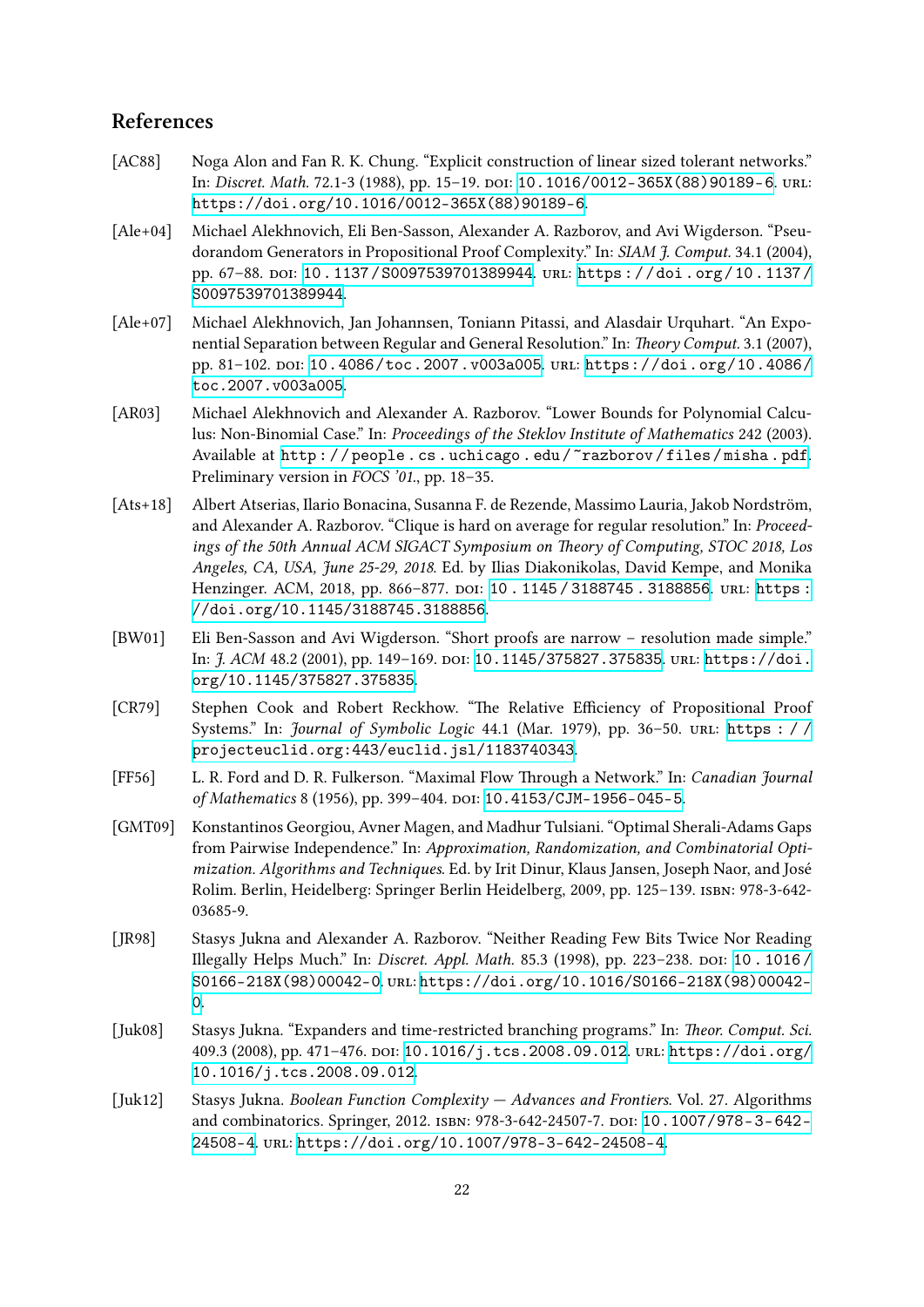- <span id="page-22-10"></span>[Kno17] Alexander Knop. "IPS-like Proof Systems Based on Binary Decision Diagrams." In: *Electron. Colloquium Comput. Complex.* 24 (2017), p. 179. uRl: [https://eccc.weizmann.ac.il/](https://eccc.weizmann.ac.il/report/2017/179) [report/2017/179](https://eccc.weizmann.ac.il/report/2017/179).
- <span id="page-22-7"></span>[Lov+95] László Lovász, Moni Naor, Ilan Newman, and Avi Wigderson. "Search Problems in the Decision Tree Model." In: *SIAM J. Discret. Math. 8.1 (1995), pp. 119-132. DOI: [10.1137/](https://doi.org/10.1137/S0895480192233867)* [S0895480192233867](https://doi.org/10.1137/S0895480192233867). uRl: <https://doi.org/10.1137/S0895480192233867>.
- <span id="page-22-0"></span>[Mas76] William Masek. "A fast algorithm for the string editing problem and decision graph complexity." In: *Master Thesis, Massachusetts Institute of Technology* (1976).
- [Nec66] E. I. Nechiporuk. "On a Boolean Function." In: *Dokl. Akad. Nauk SSSR* 169 (4 1966), pp. 765– 766.
- <span id="page-22-8"></span>[PR04] Toniann Pitassi and Ran Raz. "Regular Resolution Lower Bounds For The Weak Pigeonhole Principle." In: *Comb.* 24.3 (2004), pp. 503-524. DOI: [10.1007/s00493-004-0030-y](https://doi.org/10.1007/s00493-004-0030-y). URL: <https://doi.org/10.1007/s00493-004-0030-y>.
- <span id="page-22-9"></span>[Raz04] Ran Raz. "Resolution lower bounds for the weak pigeonhole principle." In: *J. ACM* 51.2 (2004), pp. 115–138. doi: [10.1145/972639.972640](https://doi.org/10.1145/972639.972640). uRl: [https://doi.org/10.1145/](https://doi.org/10.1145/972639.972640) [972639.972640](https://doi.org/10.1145/972639.972640).
- <span id="page-22-12"></span>[Sav98] Petr Savický. "A probabilistic nonequivalence test for syntactic (1,+k)-branching programs." In: *Electron. Colloquium Comput. Complex.* 5.51 (1998). uRl: [http://eccc.hpi-web.de/](http://eccc.hpi-web.de/eccc-reports/1998/TR98-051/index.html) [eccc-reports/1998/TR98-051/index.html](http://eccc.hpi-web.de/eccc-reports/1998/TR98-051/index.html).
- <span id="page-22-3"></span>[Sie96] Detlef Sieling. "New Lower Bounds and Hierarchy Results for Restricted Branching Programs." In: *J. Comput. Syst. Sci.* 53.1 (1996), pp. 79–87. doi: [10.1006/jcss.1996.0050](https://doi.org/10.1006/jcss.1996.0050). uRl: <https://doi.org/10.1006/jcss.1996.0050>.
- <span id="page-22-11"></span>[Sok20] Dmitry Sokolov. "(Semi)Algebraic proofs over ±1 variables." In: *Proccedings of the 52nd Annual ACM SIGACT Symposium on Theory of Computing, STOC 2020, Chicago, IL, USA, June 22-26, 2020*. Ed. by Konstantin Makarychev, Yury Makarychev, Madhur Tulsiani, Gautam Kamath, and Julia Chuzhoy. ACM, 2020, pp. 78-90. poi: [10.1145/3357713.3384288](https://doi.org/10.1145/3357713.3384288). uRL: <https://doi.org/10.1145/3357713.3384288>.
- <span id="page-22-5"></span>[SW94] Detlef Sieling and Ingo Wegener. "New Lower Bounds and Hierarchy Results for Restricted Branching Programs." In: *Graph-Theoretic Concepts in Computer Science, 20th International Workshop, WG '94, Herrsching, Germany, June 16-18, 1994, Proceedings*. Ed. by Ernst W. Mayr, Gunther Schmidt, and Gottfried Tinhofer. Vol. 903. Lecture Notes in Computer Science. Springer, 1994, pp. 359-370. DOI: [10.1007/3-540-59071-4\\\_61](https://doi.org/10.1007/3-540-59071-4\_61). URL: [https://doi.](https://doi.org/10.1007/3-540-59071-4%5C_61) [org/10.1007/3-540-59071-4%5C\\_61](https://doi.org/10.1007/3-540-59071-4%5C_61).
- <span id="page-22-4"></span>[SŽ97] Petr Savický and Stanislav Žák. "A Lower Bound on Branching Programs Reading Some Bits Twice." In: *Theor. Comput. Sci.* 172.1-2 (1997), pp. 293-301. DOI: [10 . 1016 / S0304 -](https://doi.org/10.1016/S0304-3975(96)00183-1) [3975\(96\)00183-1](https://doi.org/10.1016/S0304-3975(96)00183-1). uRl: [https://doi.org/10.1016/S0304-3975\(96\)00183-1](https://doi.org/10.1016/S0304-3975(96)00183-1).
- <span id="page-22-6"></span>[Weg00] Ingo Wegener. *Branching Programs and Binary Decision Diagrams*. SIAM, 2000. isbn: 0- 89871-458-3. uRl: <http://ls2-www.cs.uni-dortmund.de/monographs/bdd/>.
- <span id="page-22-1"></span>[Weg88] Ingo Wegener. "On the complexity of branching programs and decision trees for clique functions." In: *J. ACM* 35.2 (1988), pp. 461-471. poi: [10.1145/42282.46161](https://doi.org/10.1145/42282.46161). uRL: [https:](https://doi.org/10.1145/42282.46161) [//doi.org/10.1145/42282.46161](https://doi.org/10.1145/42282.46161).
- <span id="page-22-2"></span>[Žák86] Stanislav Žák. "An exponential lower bound for real-time branching programs." In: *Information and Control* 71.1 (1986), pp. 87–94. issn: 0019-9958. doi: [https://doi.org/10.](https://doi.org/https://doi.org/10.1016/S0019-9958(86)80018-3) [1016/S0019-9958\(86\)80018-3](https://doi.org/https://doi.org/10.1016/S0019-9958(86)80018-3). uRl: [http://www.sciencedirect.com/science/](http://www.sciencedirect.com/science/article/pii/S0019995886800183) [article/pii/S0019995886800183](http://www.sciencedirect.com/science/article/pii/S0019995886800183).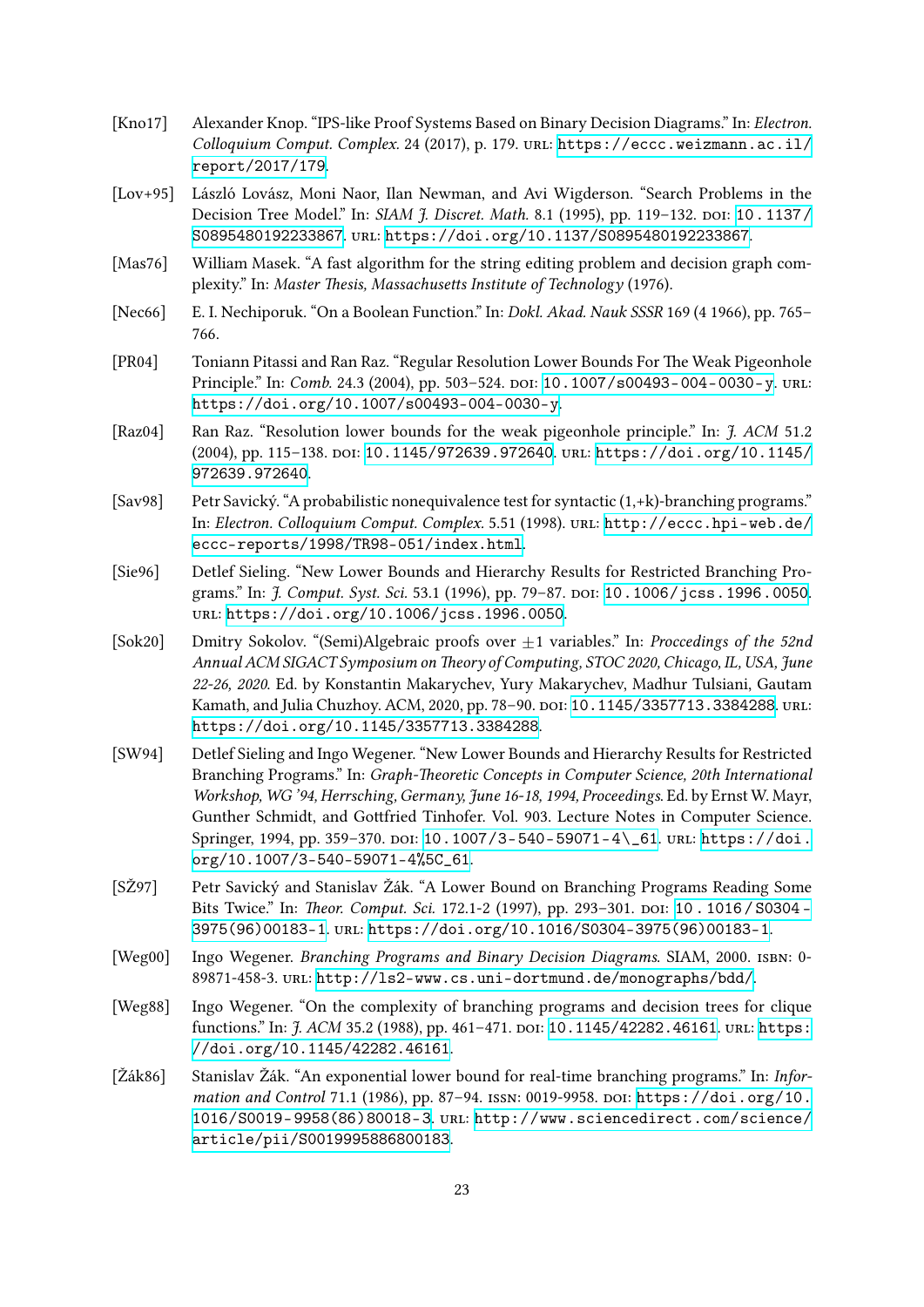# <span id="page-23-0"></span>**A Missed Lemmas**

### **A.1 Lemma [4.5](#page-12-0)**

At first we prove two auxiliary Lemmas.

<span id="page-23-1"></span>**Lemma A.1** If  $G := (V, E)$  satisfies  $(r, a)$ -expansion property,  $M \subseteq E$ , and  $S \subseteq V$  of size at most  $r$ , such that  $|E(S, \overline{S}) \setminus M| \leq b \Delta |S|$  then  $|S| \leq \frac{|M|}{(a - b) \Delta}.$ 

*Proof.* The size of  $S$  is at most  $r$ , hence:

$$
b\Delta|S| \ge |E(S, S) \setminus M| \ge a\Delta|S| - |M|.
$$

Thus  $|S| \leq \frac{|M|}{(a-b)\Delta}$ .

**Lemma [4.5](#page-12-0)**

Let  $(p, U_p, \sigma_p)$  and  $(q, U_q, \sigma_q)$  be 0.9-good triples. Then there is an assignment  $\kappa$  such that:

- for any  $\gamma$  that is an instance of  $\sigma_p \cup \sigma_q$  an assignment  $\gamma \cup \kappa$  is a  $\beta'$ -mlce on  $\text{supp}(\sigma_p) \cup$  $\mathrm{supp}(\sigma_q);$
- $|\text{supp}(\gamma \cup \kappa)| \leq \nu_{k-1}\Delta r$ .

Moreover if  $p = q$  then triple  $(p, U_p, \sigma_p \cup \kappa)$  is  $\beta'$ -good.

*Proof.* Let  $S:=V_{\sigma_p}\cup V_{\sigma_q},$   $E_{\sigma}:=\mathrm{supp}(\sigma_p)\cup\mathrm{supp}(\sigma_q)$  and  $B\subseteq V\setminus S$  be the maximal set of vertices that satisfies:

- $|B| < r$ ;
- $|E(B, \overline{B}) \setminus E_{\sigma}| \leq \beta' \Delta |B|.$

At first we give an upper bound on the size of set  $B$ .

Partial assignment  $\sigma_p$  is  $0.9$ -mlce on  $M\cup U_p.$   $\beta'\Delta|V_{\sigma_p}|\geq |E(V_{\sigma_p},\overline{V}_{\sigma_p})\backslash(M\cup U_p)|$  and by Lemma [A.1](#page-23-1)

$$
|V_{\sigma_p}|\leq \frac{|M\cup U_p|}{(\beta-\beta')\Delta}\leq 2\frac{\nu_k}{(\beta-\beta')}r\leq \frac{1}{2}\nu_{k-1}r.
$$

By analogy the same holds for  $V_{\sigma_q}$ .

The equality  $E(B, \overline{B}) \cap E_{\sigma} = E(B, S) \cup (E(B) \cap |M \cup U_p \cup U_q|)$  together with  $|E(B, B) \setminus E_{\sigma}| \leq$  $\beta' \Delta |B|$  implies:

$$
(1-\beta')\Delta|B|-|M\cup U_p\cup U_q|\leq |E(B,S)|
$$

By Mixing Lemma:

$$
|E(B, S)| \le \frac{\Delta}{n}|B||S| + \alpha \Delta \sqrt{|S||B|}.
$$

For the sake of contradiction assume that  $|B| \geq |S|$  thus:

$$
|E(B, S)| \le \frac{\Delta}{n}|B||S| + \alpha \Delta |B|.
$$

Altogether:

$$
(1-\beta')\Delta |B| \leq \frac{\Delta r}{n} \nu_{k-1} |B| + \alpha \Delta |B| + 3 \nu_k \Delta r \leq 2 \alpha \Delta |B|,
$$

 $\Box$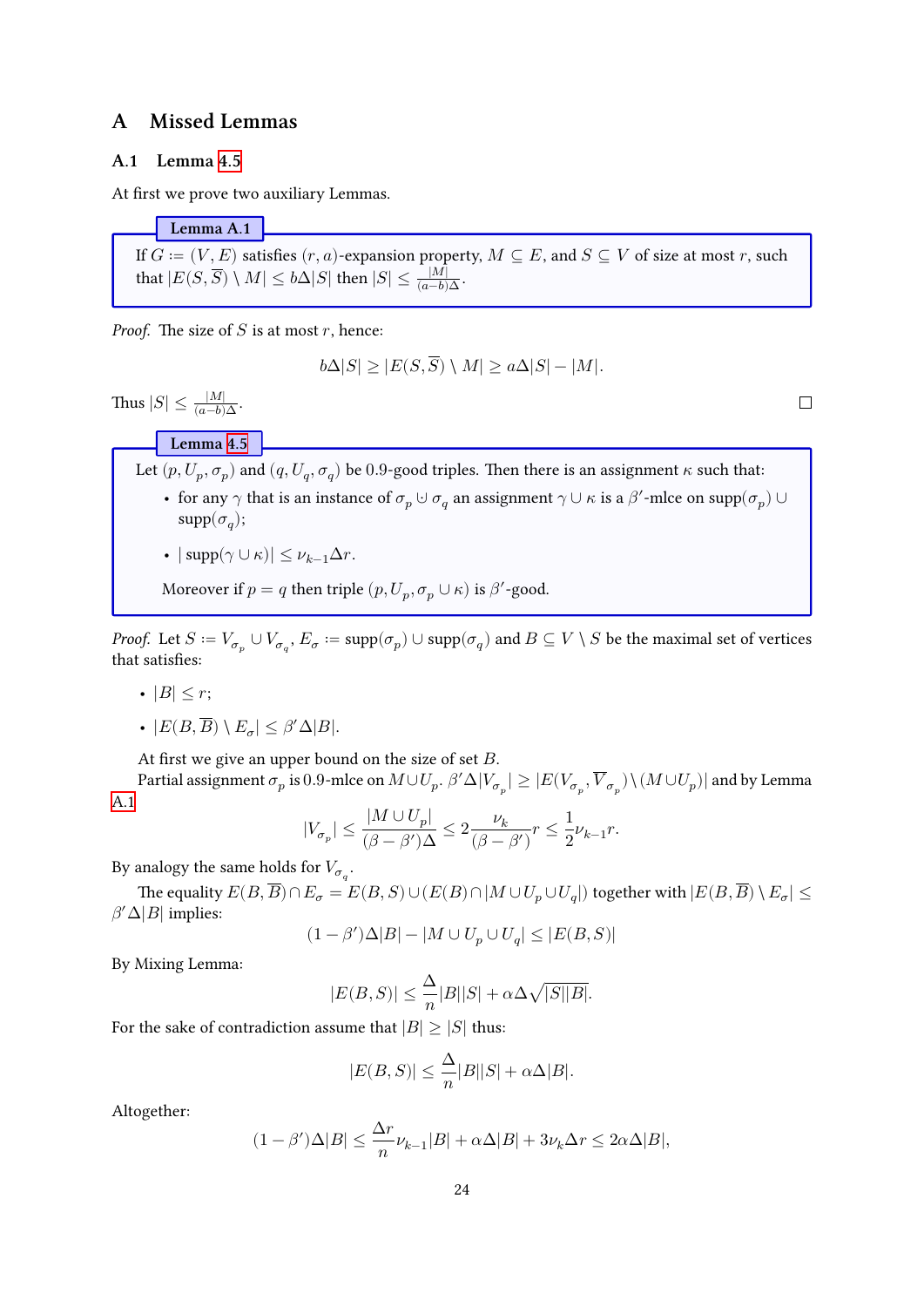that contradicts the choice of  $\alpha$  and  $\beta'$ , hence  $|B| \leq |S| \leq \nu_{k-1}r$ .

At first we show that  $(V \setminus (S \cup B), E \setminus (E_{\sigma} \cup E(B)))$  satisfies  $(r, \beta')$ -expansion property. By contradiction, suppose that there is a set  $B' \subseteq V \setminus (S \cup B)$  of size at most  $r$  such that  $|E(B', \overline{B'}) \setminus B'|$  $(E_{\sigma} \cup E(B))| < \beta' \Delta |B'|.$ 

Again by Lemma [A.1](#page-23-1) we conclude that:

$$
|B'| \leq \frac{|M \cup U_p \cup U_q| + \Delta |S \cup B|}{(\beta - \beta')\Delta} \leq \nu_{k-1}r + \frac{1}{2}r \leq \frac{3}{4}r.
$$

But it implies that  $|B \cup B'| \leq r$ , moreover:

$$
|E(B \cup B', \overline{B \cup B'}) \setminus E_{\sigma}| \le
$$
  

$$
\beta' \Delta |B| + \beta' \Delta |B'| =
$$
  

$$
\beta' \Delta |B \cup B'|.
$$
  
*B* and *B'* are disjoint

That contradicts the choice of  $B$ .

Now we find a proper assignment  $\kappa$  on the  $E(B)\setminus E_{\sigma}$  such that for all  $v\in B$ :

$$
\sum_{e \in E: \text{st}(e)=v} x_e \geq 0.8 \cdot \Delta.
$$

Since  $\sigma_p$  is an  $(r,0.6,0.9)$ -locally consistent assignment, then  $(V\setminus V_{\sigma_p},E\setminus\mathrm{supp}(\sigma_p))$  satisfies  $(r, 0.9)$ -expansion property. By analogy we have the same property for  $\sigma_q$  that implies:  $(V \setminus S, E \setminus E_\sigma)$ satisfies  $(r, 0.8)$ -expansion property. Indeed, consider a set  $C \subseteq V \setminus S$  of size at most r:

$$
|E(C,\overline{C}) \setminus E_{\sigma}| = |E(C,\overline{C})| - |E(C,\overline{C}) \cap E_{\sigma}|
$$
  
\n
$$
\geq |E(C,\overline{C})| - |E(C,\overline{C}) \cap \text{supp}(\sigma_p)| - |E(C,\overline{C}) \cap \text{supp}(\sigma_q)|
$$
  
\n
$$
= |E(C,\overline{C}) \setminus \text{supp}(\sigma_p)| - 0.1 \cdot \Delta|C|
$$
  
\n
$$
\geq 0.8 \cdot \Delta|C|.
$$

By Proposition [3.4](#page-6-2) there is an enumeration of vertices in  $B: v_1, v_2, ..., v_{|B|} \in B$  and a sequence  $R_1, \ldots, R_{|B|} \subseteq (E(B) \setminus E_{\sigma})$  such that:

- $R_i = E({v_i}, V \setminus {v_1, v_2, ..., v_i}) \setminus E_{\sigma};$
- $|R_i| \geq 0.8\Delta$ .

We define  $\kappa$  in the following way:

- for an  $e \in R_i$  we assign corresponding variables to direct the flow outside of the vertex  $v_i$  (i.e. if  $e'$  is a directed copy of  $e$  that goes outside of  $v_i$  we set  $x_{e'}$  to  $1$  and set the dual edge to 0);
- for all loops inside the set  $B$  we assign corresponding variables to 0.

Let  $\gamma$  be an instance of  $\sigma_p\cup\sigma_q,$   $\zeta\coloneqq\gamma\cup\kappa$  and  $V_\zeta\coloneqq S\cup B.$  We have already shown that the graph  $(V \setminus V_\zeta, E \setminus \text{supp}(\zeta))$  satisfies  $(r, \beta')$ -expansion property. We want to show that vertices in  $V_\zeta$ are 0.6-satisfied by  $\zeta$ . Consider three cases.

1.  $v \in V_\rho$ . Both assignments  $\sigma_p$  and  $\sigma_q$  extend an assignment  $\rho$  hence  $\gamma$  agreed with both assignments on edges incident to  $V_\rho$ . Thus  $\gamma$  0.6-satisfies  $v$ .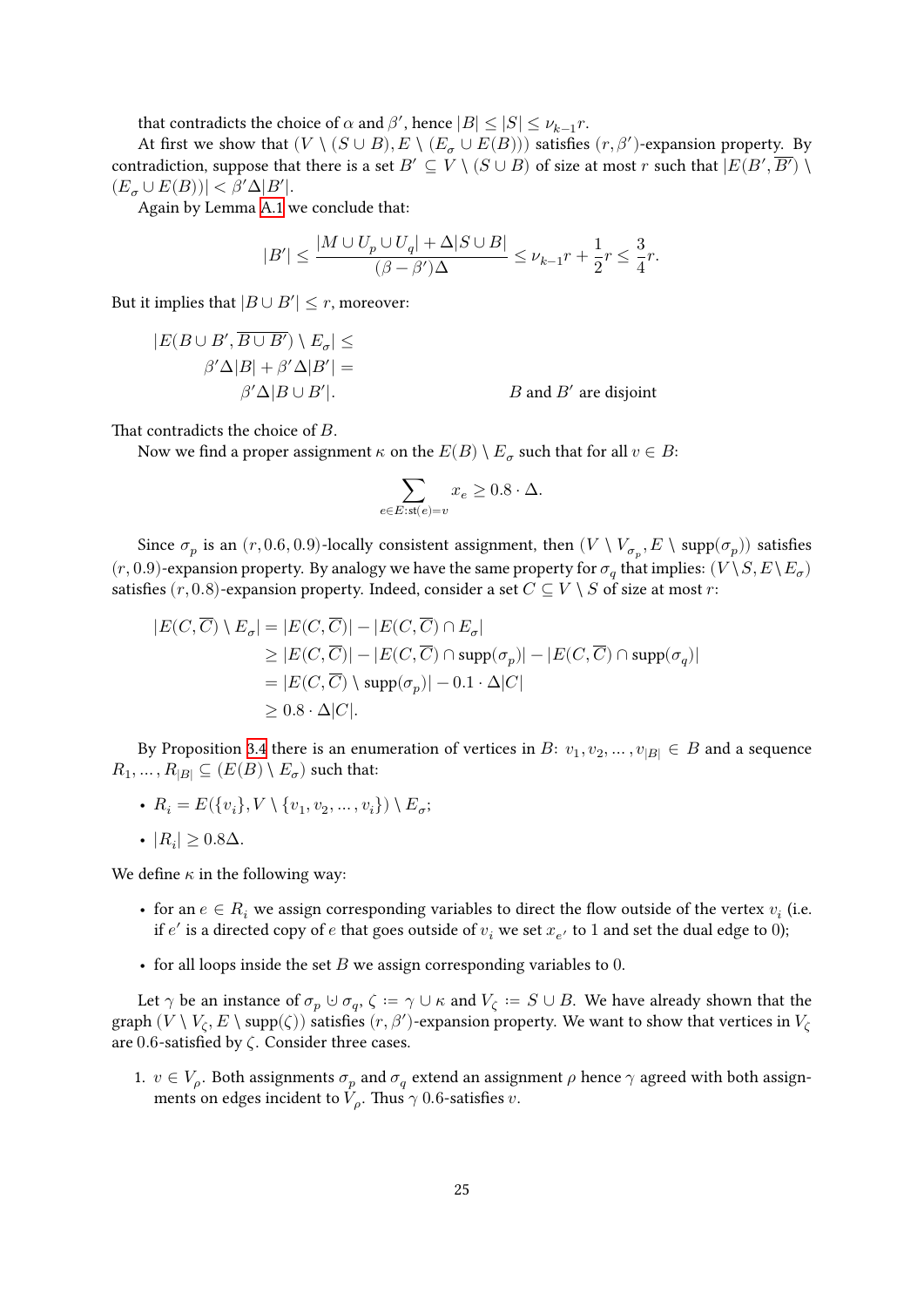2.  $v\in V_{\sigma_p}\setminus V_\rho.$  Let  $E_v$  be a set of edges that are incident to  $v.$  At least  $0.8\cdot\Delta$  of those edges carry outgoing flow from  $v$  in  $\sigma_p$ . Denote those edges as  $E_{\sigma_p}$ .

If  $v\notin V_{\sigma_q}$  then  $\sigma_q$  may assign at most  $0.1\cdot\Delta$  edges in  $E_v.$  That means that in  $\gamma$  at least  $0.7\cdot\Delta$ edges from  $E_{\sigma_p}$  still carry outgoing flow from  $v.$ 

If  $v\in V_{\sigma_q}$  then  $\sigma_p$  and  $\sigma_q$  both  $0.8$ -satisfy  $v.$  Let  $E_{\sigma_q}\subseteq E_v$  be the set of edges that carry outgoing flow from  $v$  in  $\sigma_q.$  Then  $E_{\sigma_p}\cap E_{\sigma_q}\geq 0.6\cdot\Delta,$  and all those edges carry outgoing flow from  $v$  in  $\gamma$ .

Note that if  $\sigma_p = \sigma_q$ , then we 0.8-satisfy v.

- 3.  $v \in V_{\sigma_p} \setminus V_\rho$ . By analogy with the previous case.
- 4.  $v \in B$ . We direct the flow on at least  $0.8 \cdot \Delta$  edges from  $E_v$  outside of v hence  $\kappa$  0.8-satisfies v.

By construction  $V_\zeta:=V_{\sigma_p}\cup V_{\sigma_q}\cup B$  hence  $|V_\zeta|\leq \nu_{k-1}r$  and  $|\operatorname{supp}(\zeta)|\leq \nu_{k-1}r.$  In order to check that  $\zeta$  is  $\beta'$ -mlce note that:

$$
|E(B,\overline{B})\setminus E_\sigma|\leq \beta'\Delta|B|\leq \beta'\Delta|V_\zeta|,
$$

but

$$
|E(B,\overline{B})\setminus E_\sigma|=|E(V_\zeta,\overline{V_\zeta})\setminus E_\sigma|
$$

since  $\sigma_p$  and  $\sigma_q$  together assign all edges that are incident to  $V_{\sigma_p} \cup V_{\sigma_q}.$  Thus:

$$
|E(V_\zeta,\overline{V_\zeta})\setminus E_\sigma|\leq \beta'\Delta|V_\zeta|
$$

that concludes the proof.

In case of  $(p, U_p, \sigma_p) = (q, U_q, \sigma_q)$  it remains to show that  $\zeta$  is  $\beta'$ -mlce on  $M\cup U_p.$  Again we note that:

$$
|E(B,\overline{B})\setminus E_{\sigma}|\leq \beta'\Delta|B|,
$$

and also

$$
|E(V_{\sigma_p},\overline{V}_{\sigma_p})\setminus E_\sigma|\leq \beta'\Delta|V_{\sigma_p}|,
$$

hence

$$
|E(V_{\sigma_p}\cup B,\overline{V_{\sigma_p}\cup B})\setminus E_{\sigma}|\leq \beta'\Delta(|V_{\sigma_p}|+|B|)\leq \beta'\Delta|V_{\sigma_p}\cup B|,
$$

 $\Box$ 

where the last inequality holds since  $B$  and  $V_{\sigma_p}$  are disjoint, that concludes the proof.

### **A.2 Lemma [4.10](#page-16-1)**

**Lemma [4.10](#page-16-1)** For all  $i \leq \ell$ : •  $\kappa_i$  exists; -  $|V_{\tau_i}|\leq \frac{1}{(\beta-\beta')\Delta}(\text{supp}(\zeta)+\Delta|U_i|)$  and hence  $|\tau_i|\leq \frac{2}{(\beta-\beta') }(|\text{supp}(\zeta)|+\Delta|U_i|);$ -  $(V\setminus V_{\tau_i},E\setminus \mathrm{supp}(\tau_i))$  satisfies  $(r,\beta')$  -expansion property.

*Proof.* We show by induction on  $i$  that:

- $(V\setminus V_{\tau_i},E\setminus \mathrm{supp}(\tau_i))$  satisfies  $(r,\beta')$  -expansion property;
- $|E(V_{\tau_i},\overline{V}_{\tau_i}) \setminus (\text{supp}(\zeta) \cup E(U_i))| < \beta' \Delta |V_{\tau_i}|;$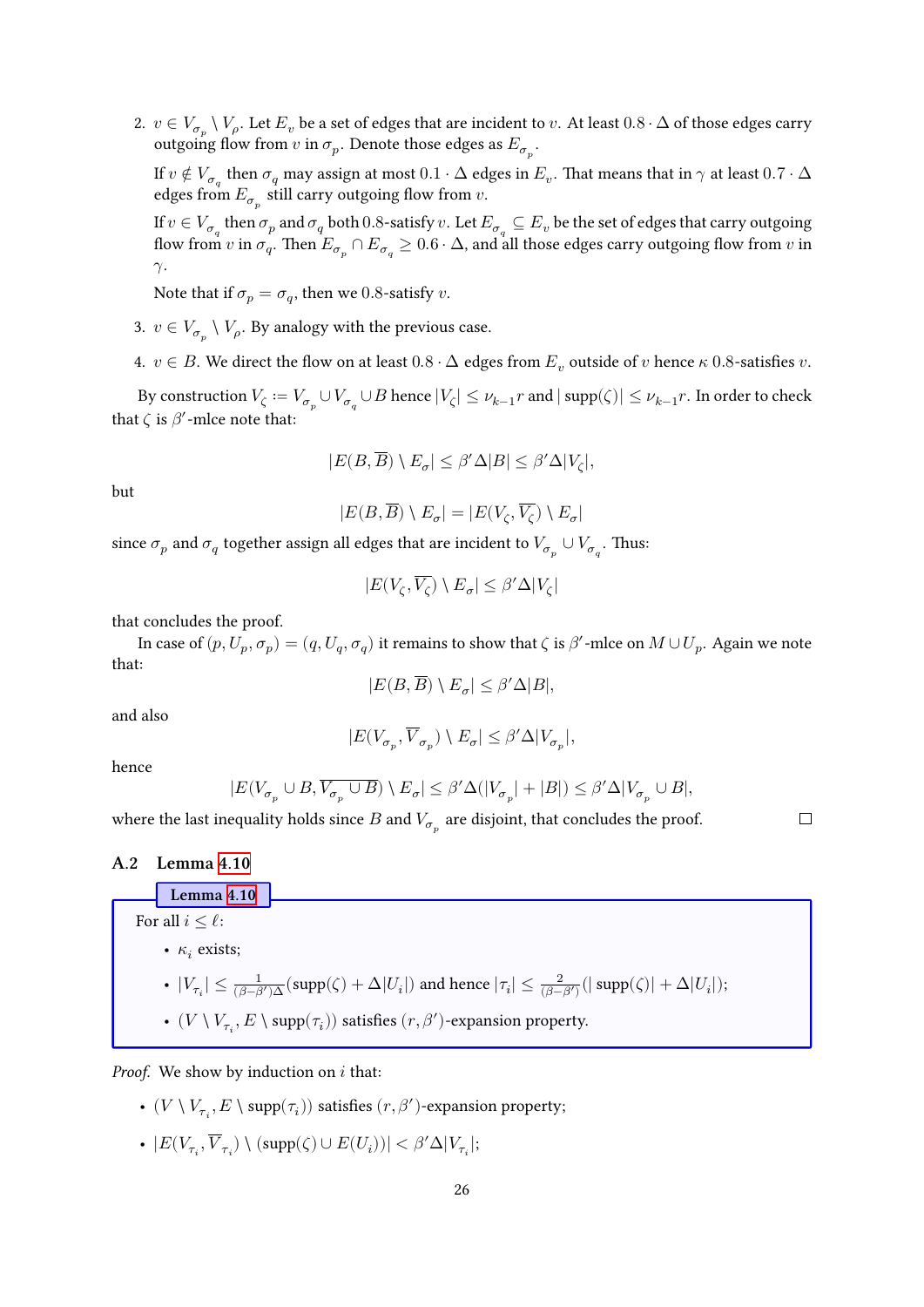$$
\text{ }\text{ }\text{ }|V_{\tau_i}|\leq \textstyle\frac{1}{(\beta-\beta')\Delta}(\text{supp}(\zeta)+\Delta|U_i|) \text{ and hence } |\tau_i|\leq \textstyle\frac{2}{(\beta-\beta')}(|\text{supp}(\zeta)|+\Delta|U_i|).
$$

Assignment  $\tau_0$  is  $\zeta$  and  $\zeta$  is  $(r, 0.6, \beta')$ -locally consistent, in particular,  $(V\setminus V_\zeta, E\setminus \text{supp}(\zeta))$  satisfies  $(r, \beta')$  -expansion property and  $E(V_\zeta, \overline{V}_\zeta) \setminus {\rm supp}(\zeta)) = \emptyset.$ 

By definition of  $H_i$ :

$$
\beta'\Delta|H_i| > |E(H_i, \overline{H}_i \setminus \{u_i\}) \setminus \mathrm{supp}(\tau_i)| \geq |E(H_i, \overline{H}_i) \setminus (\mathrm{supp}(\tau_i) \cup E(H_i, \{u_i\}))|
$$

and by Lemma [A.1](#page-23-1)

$$
|H_i|\leq \frac{|\operatorname{supp}(\tau_i)\cup E(H_i,u_i)|}{(\beta-\beta')\Delta}\leq \frac{|\operatorname{supp}(\tau_i)\cup E(H_i,u_i)|}{(\beta-\beta')\Delta}\leq \frac{1}{2}\nu_{k-2}(r+1).
$$

Hence  $|H_i \cup V_{\tau_i} \cup \{u_i\}| \leq r$  that together with:

$$
|E(H_i \cup V_{\tau_i} \cup \{u_i\}, H_i \cup V_{\tau_i} \cup \{u_i\}) \setminus (\text{supp}(\zeta) \cup E(U_{i+1}))| \leq \\ |E(V_{\tau_i}, \overline{H_i \cup V_{\tau_i}}) \setminus (\text{supp}(\zeta) \cup E(U_{i+1}))| + |E(H_i, \overline{H}_i) \setminus (\text{supp}(\zeta) \cup E(U_{i+1}) \cup E(V_{\tau_i})| \leq \\ \beta' \Delta |V_{\tau_i}| + \beta' \Delta |H_i| \leq \\ \beta' \Delta |H_i \cup V_{\tau_i}| \leq \\ \beta' \Delta |H_i \cup V_{\tau_i} \cup \{u_i\}|
$$

implies  $|V_{\tau_{i+1}}|=|H_i\cup V_{\tau_i}\cup\{u_i\}|\leq \frac{1}{(\beta-\beta')\Delta}(|\operatorname{supp}(\zeta)|+\Delta|U_{i+1}|)$  by Lemma [A.1](#page-23-1). Also  $|\tau_{i+1}|\leq \frac{1}{(\beta-\beta')\Delta}$  $\frac{2}{(\beta-\beta')}(|\operatorname{supp}(\zeta)|+\Delta|U_{i+1}|)$  since by construction  $\tau_{i+1}$  assigns only edges in  $\operatorname{supp}(\zeta)\cup E(U_i\cup V_{\tau_{i+1}}).$ 

Now we show that a graph  $(V\setminus V_{\tau_{i+1}},E\setminus\mathrm{supp}(\tau_{i+1}))$  satisfies  $(r,\beta')$  -expansion property. For the sake of contradiction assume that there is a set  $S\subseteq V\setminus V_{\tau_{i+1}}$  of size at most  $r$  such that:  $E(S, S)\setminus V$  $\text{supp}(\tau_{i+1}) \leq \beta' \Delta |B|.$ 

By Lemma [A.1](#page-23-1)  $|S| \leq \frac{|\text{supp}(\tau_{i+1})|}{(\beta - \beta')\Delta} \leq \frac{1}{2}$  $\frac{1}{2}\nu_{k-2}(r+1)$ . Hence  $|H_i\cup S|\leq r$  that together with:

$$
E(H_i \cup S, H_i \cup S \setminus \{u_i\}) \setminus \text{supp}(\tau_i)| \leq
$$
  

$$
E(H_i, \overline{H_i \cup S} \setminus \{u_i\}) \setminus \text{supp}(\tau_i)| + E(S, \overline{H_i \cup S} \setminus \{u_i\}) \setminus \text{supp}(\tau_i)| \leq
$$
  

$$
\beta' \Delta |H_i| + \beta' \Delta |S| =
$$
  

$$
\beta' \Delta |H_i \cup S|
$$

contradicts the choice of  $H_i$ .

To conclude the proof we have to show the existence of  $\kappa_i.$  Note that  $(V\setminus V_{\tau_i},E\setminus\mathrm{supp}(\tau_i))$  satisfies  $(r,\beta')$  -expansion property. Consider an arbitrary set  $B\subseteq V\setminus (V_{\tau_i}\cup\{u_i\})$  of size at most  $r$ 

$$
|E(B, \overline{B}) \setminus (\mathrm{supp}(\tau_i) \cup E(\{u_i\}))| \geq \beta' \Delta |B| - E(B, \{u\}).
$$

By Mixing Lemma:

$$
|E(B,\{u\})|\leq \frac{\Delta}{n}|B|+\alpha \Delta \sqrt{B}\leq 0.05\cdot \Delta |B|,
$$

and hence

$$
|E(B, \overline{B}) \setminus (\text{supp}(\tau_i) \cup E(\{u_i\}))| \ge 0.9 \cdot \Delta|B|
$$

and graph  $(V\setminus V_{\tau_i}\setminus \{u_i\},E\setminus \mathrm{supp}(\tau_i))$  satisfies  $(r,0.9)$  -expansion property.

By Proposition [3.4](#page-6-2) there is an enumeration of vertices in  $H_i: v_1, v_2, \ldots, v_{|H_i|} \in H_i$  and a sequence  $R_1,\ldots,R_{|H_i|}\subseteq E(H_i)\setminus (\mathrm{supp}(\tau_i)\cup E(\{u_i\}))$  such that:

•  $R_k = E({v_k}, V \setminus {v_1, v_2, ..., v_k}) \setminus (supp(\tau_i) \cup E({u_i}));$